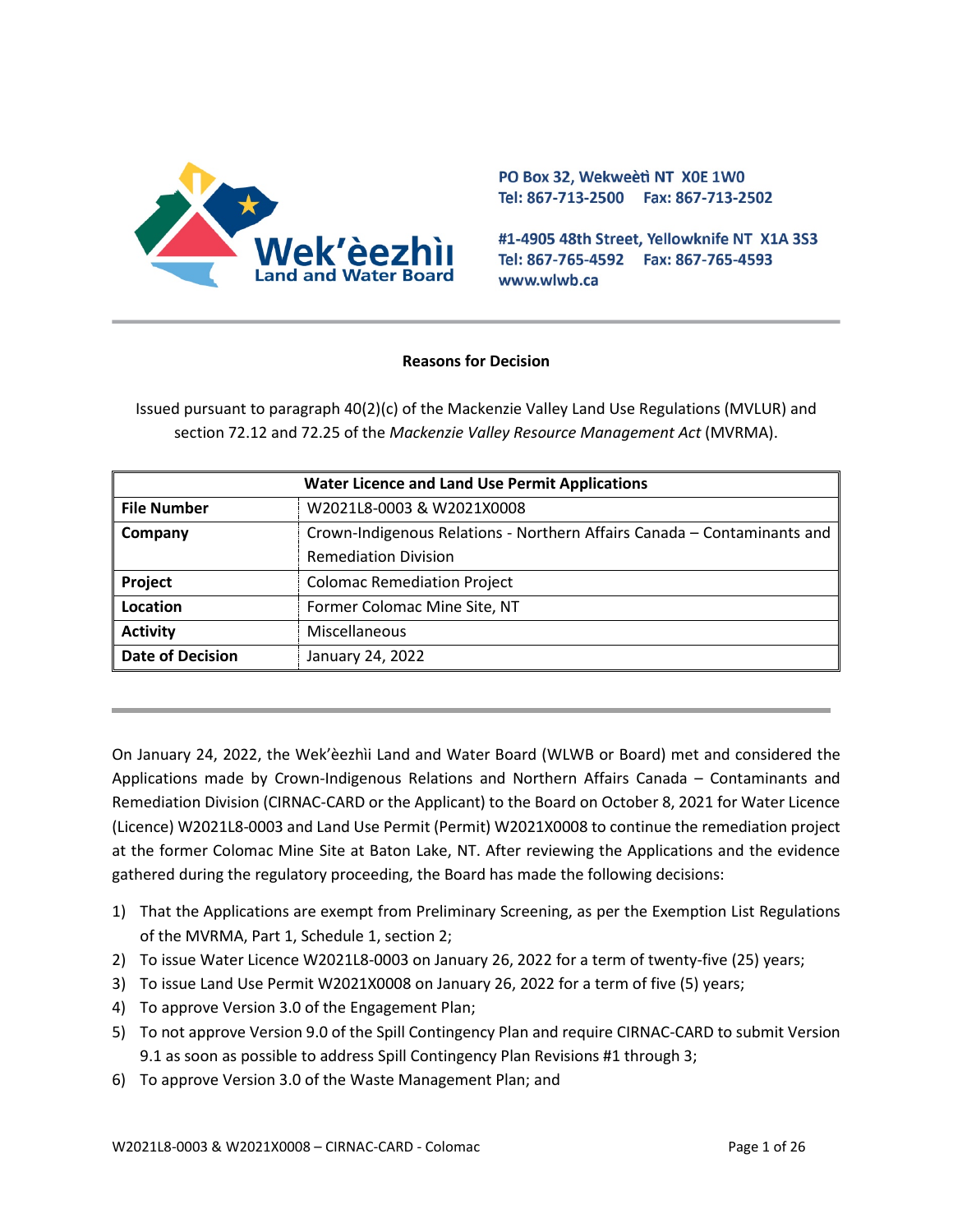7) To direct CIRANC-CARD to submit an updated version of its Waste Management Plan that addresses GNWT-ENR comments 14 and 18 during the next annual review of the Plan.

These Reasons for Decision set out the Board's regulatory process for the Applications and rationale for decisions regarding the Licence and Permit. A summary of the Applications is provided in section 2.0, followed by an outline of the regulatory process for the Applications i[n section 3.0.](#page-3-0) [Section 4.0](#page-4-0) describes how the applicable legislative requirements have been met. The Board's decisions and supporting rationale are set out in [section 5.0](#page-9-0) for the Licence, [section 6.0](#page-19-0) for the Permit, and section 7.0 for the management plans.

| Applicant/Licensee/  | Crown-Indigenous Relations - Northern Affairs Canada - Contaminants and                  |  |  |
|----------------------|------------------------------------------------------------------------------------------|--|--|
| Permittee            | <b>Remediation Division</b>                                                              |  |  |
| Applications         | The complete application package submitted by the Applicant for Water Licence            |  |  |
|                      | W2021L8-0003 and Land Use Permit W2021X0008.                                             |  |  |
| CanNor               | Canadian Northern Economic Development Agency                                            |  |  |
| <b>CIRNAC</b>        | Crown-Indigenous Relations and Northern Affairs Canada                                   |  |  |
| <b>CRP</b>           | Closure and Reclamation Plan                                                             |  |  |
| <b>DFO</b>           | Department of Fisheries and Oceans                                                       |  |  |
| <b>DIAND</b>         | Department of Indigenous Affairs and Northern Development                                |  |  |
| Distribution List    | The list of individuals and organizations to whom materials from the regulatory          |  |  |
|                      | proceeding were circulated.                                                              |  |  |
| EA                   | <b>Environmental Assessment</b>                                                          |  |  |
| <b>ECCC</b>          | Environment and Climate Change Canada                                                    |  |  |
| <b>GLWB</b> or Board | Gwich'in Land and Water Board                                                            |  |  |
| <b>GNWT</b>          | Government of the Northwest Territories                                                  |  |  |
| <b>GNWT-ENR</b>      | Government of the Northwest Territories - Environment and Natural Resources              |  |  |
| IR                   | <b>Information Request</b>                                                               |  |  |
| Inspector            | An Inspector designated under subsection 84(1) of the Mackenzie Valley Resource          |  |  |
|                      | <b>Management Act</b>                                                                    |  |  |
|                      | As per the MVLWB Rules of Procedures, any person or organization that has submitted      |  |  |
| Intervener           | an intervention in the public hearing phase of the regulatory proceeding, as outlined in |  |  |
|                      | the Rules.                                                                               |  |  |
| Licence              | Water Licence W2021L8-0003                                                               |  |  |
| <b>LWBs</b>          | Land and Water Boards of the Mackenzie Valley                                            |  |  |
| <b>MVEIRB</b>        | Mackenzie Valley Environmental Impact Review Board                                       |  |  |
| <b>MVFAWR</b>        | <b>Mackenzie Valley Federal Areas Waters Regulations</b>                                 |  |  |
|                      | Mackenzie Valley Land and Water Board                                                    |  |  |
| MVLWB or Board       |                                                                                          |  |  |
| <b>MVRMA</b>         | Mackenzie Valley Resource Management Act                                                 |  |  |
| Minister             | Minister of Northern Affairs                                                             |  |  |

#### **1.0 List of Defined Terms and Acronyms**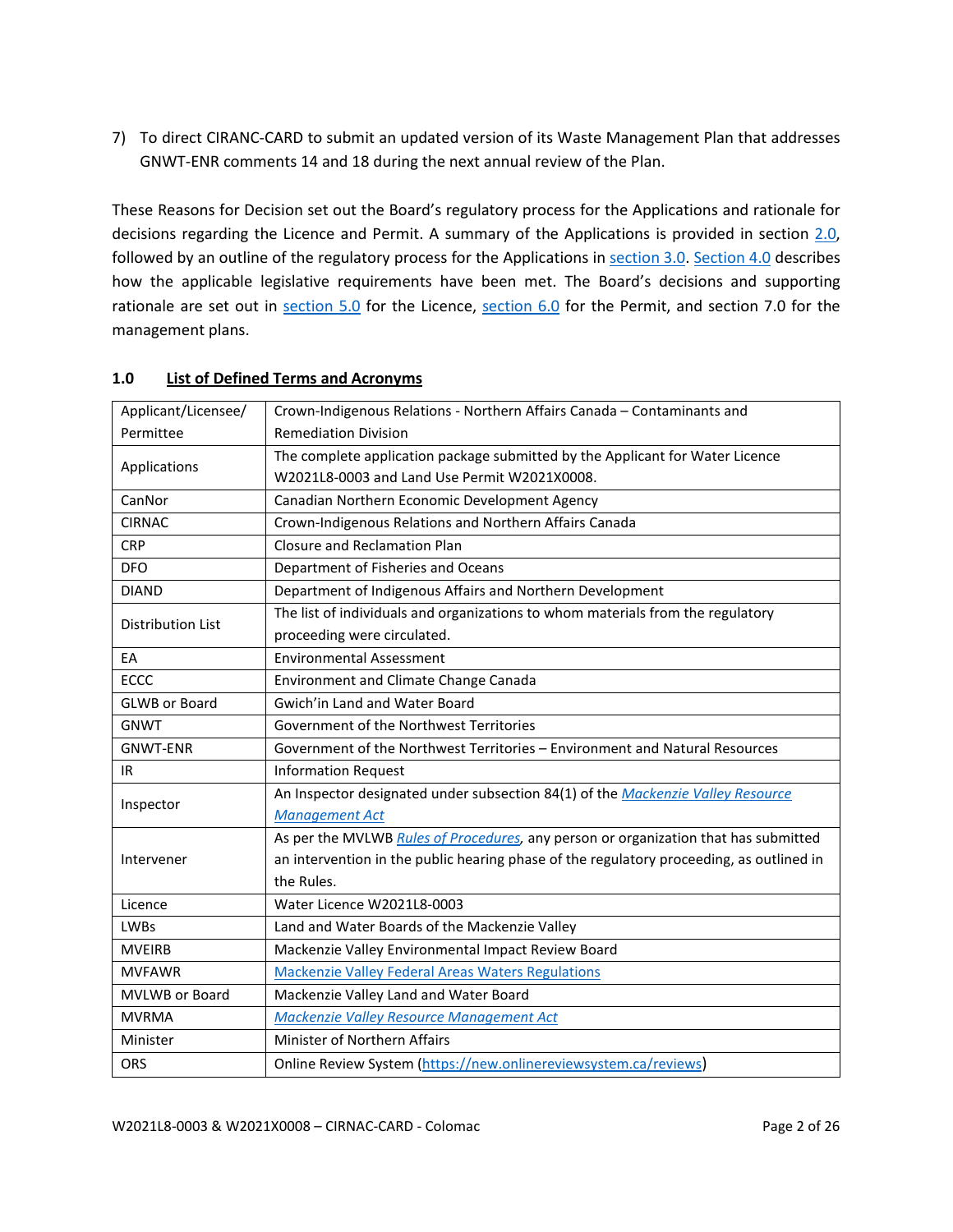| Party                  | As per the MVLWB Rules of Procedures, an applicant, a person, or an organization       |  |
|------------------------|----------------------------------------------------------------------------------------|--|
|                        | participating in this regulatory process.                                              |  |
| Permit                 | Land Use Permit W2021X0008                                                             |  |
| Project                | Colomac Remediation Project, the undertaking as described in Part A of the Licence and |  |
|                        | Part A of the Permit.                                                                  |  |
| Review Board           | Mackenzie Valley Environmental Impact Review Board                                     |  |
| <b>SCP</b>             | Spill Contingency Plan                                                                 |  |
| SLWB or Board          | Sahtu Land and Water Board                                                             |  |
| Standard Licence       | <b>MVLWB Standard Water Licence Conditions Template</b>                                |  |
| Conditions             |                                                                                        |  |
| <b>Standard Permit</b> | <b>MVLWB Standard Land Use Permit Conditions Template</b>                              |  |
| Conditions             |                                                                                        |  |
| TG                     | Thcho Government                                                                       |  |
| <b>WLWB or Board</b>   | Wek'èezhìi Land and Water Board                                                        |  |
| <b>WMP</b>             | Waste Management Plan                                                                  |  |

# <span id="page-2-0"></span>**2.0 Summary of Applications**

On October 8, 2021, the WLWB received a complete renewal Application for a Type B Water Licence W202[1](#page-2-1)L8-0003<sup>1</sup> and a new Type A Land Use Permit W[2](#page-2-2)021X0008.<sup>2</sup> The Applications were submitted to continue remediation activities and long-term monitoring at the former Colomac Mine Site and proposed a reduction in scope from the previous authorizations. The activities included in the Applications are located within a federal area of the Wek'èezhìi Resource Management Area.

The WLWB issued the existing Land Use Permit W2014X0004 and Water Licence W2014L8-0003 on January 26, 2015. After approving an extension request for the Permit, the Licence and Permit both expire on January 25, 2022. The authorizations were issued for remediation and reclamation of the abandoned gold mining and milling operations at the former Colomac Mine site. Remediation activities were completed in 2012 and since that time, CIRNAC-CARD has been conducting long-term monitoring at the site. CIRNAC-CARD has not proposed any new activities or areas, and therefore requested an exemption from preliminary screening.

In making its decision and preparing these Reasons for Decision, the Board has reviewed and considered:

- 1) The Applications as submitted by the Applicant for the Project;
- 2) The evidence and submissions received by the Board from the Applicant in relation to the Licence and Permit; and
- 3) The comments and recommendations, evidence, and submissions received by the Board from Parties during the regulatory proceeding.

<span id="page-2-1"></span><sup>&</sup>lt;sup>1</sup> See WLWB Online Registry [\(www.wlwb.ca\)](http://www.wlwb.ca/) for Colomac – [Licence Application –](https://registry.mvlwb.ca/Documents/W2021L8-0003/Colomac%20-%20Licence%20Application%20-%20Application%20Form%20-%20Oct%208_21.pdf) Application Form – Oct 8 21

<span id="page-2-2"></span><sup>&</sup>lt;sup>2</sup> See WLWB Online Registry for Colomac – [Permit Application –](https://registry.mvlwb.ca/Documents/W2021X0008/Colomac%20-%20Permit%20Application%20-%20Application%20Form%20-%20Oct%208_21.pdf) Application Form – Oct 8\_21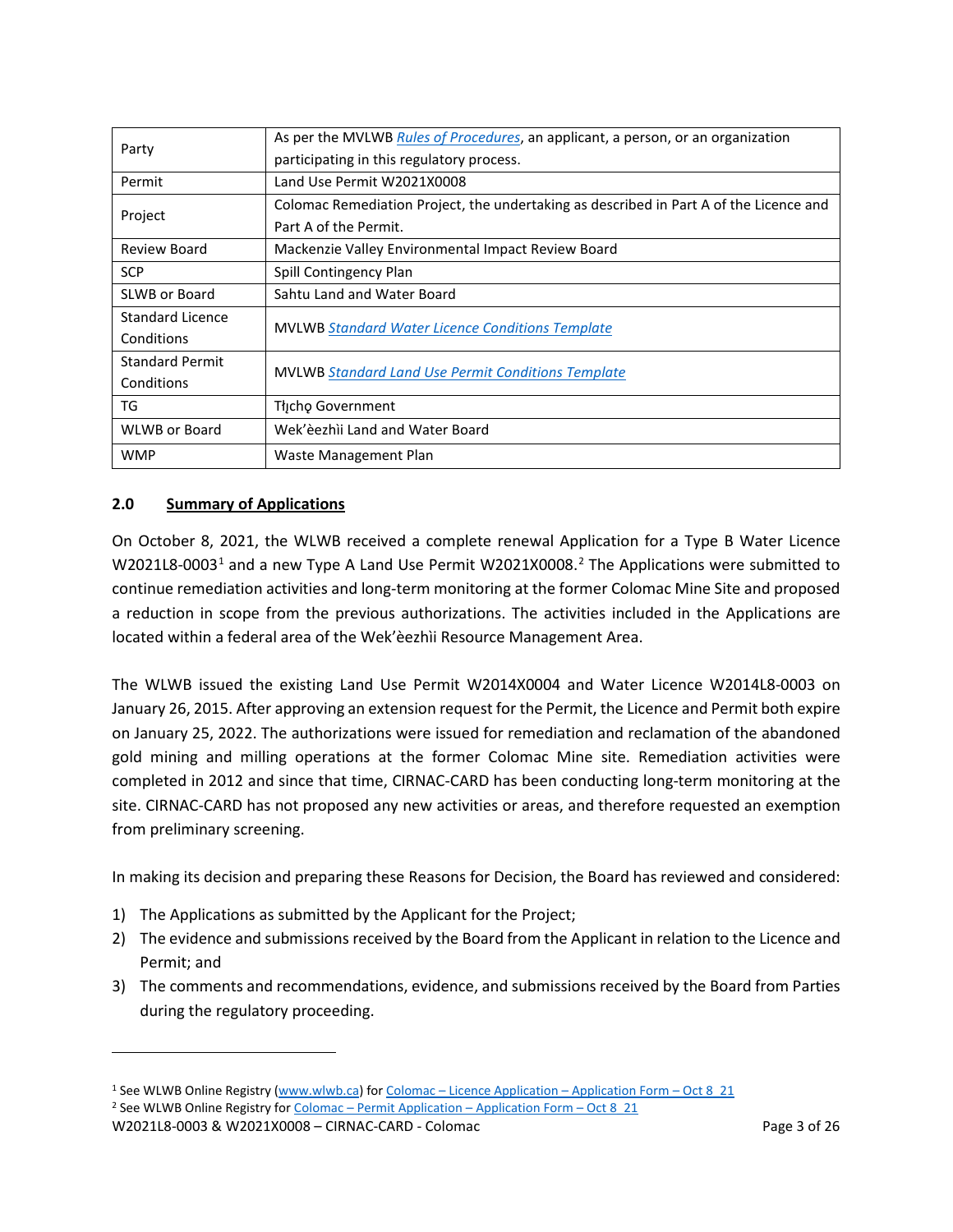### <span id="page-3-0"></span>**3.0 Regulatory Process**

On October 8, 2021, the Applicant submitted a renewal Application for the Licence (W2021L8-0003) and an Application for a new Permit (W2021X0008). The Applications were deemed complete on October 15, 2021 and circulated to the Distribution List for public review on the Online Review System (ORS).<sup>[3](#page-3-1),[4,](#page-3-2)[5,](#page-3-3)[6](#page-3-4),[7](#page-3-5),[8](#page-3-6),[9](#page-3-7)</sup> Additionally, CIRNAC-CARD submitted a draft Licence and a draft Permit was developed by Board staff; both were included in the Item for Review.<sup>[10,](#page-3-8)[11](#page-3-9)</sup> As part of the public review, Board staff requested comments and recommendations to assist with the Board's preliminary screening determination.

Public notices of the Applications were published in *News North* during the week of October 25, 2021, to fulfill subsections 72.16(1) and 72.16(2) of the **MVRMA**.<sup>[12](#page-3-10)</sup>

On October 28, 2021, the Board decided that there are clear linkages between the Permit Application and the Application for Licence W2021L8-0003, including potential environmental impacts and mitigation measures. In order to develop Permit and Licence conditions that will effectively mitigate impacts of the proposed Project on the affected lands, the Board decided to coordinate the proceedings for the Permit and Licence Applications, pursuant to paragraph 22(2)(b) of th[e MVLUR.](http://laws-lois.justice.gc.ca/PDF/SOR-98-429.pdf)<sup>[13](#page-3-11)</sup>

Comments on the Applications were received by the deadline of November 29, 2021 from the CIRNAC-Inspector, the Government of the Northwest Territories – Environment and Natural Resources (GNWT-ENR), and the Tłı̨chǫ Government (TG); Board staff also submitted questions. The Wek'èezhìi Renewable Resources Board indicated they had no comments or recommendations at this time and the CIRNAC-Inspector indicated they fully supported the Application. The Applicant provided responses by the deadline of November 29, 2021.<sup>[14](#page-3-12)</sup>

Upon review of recommendations and CIRNAC-CARD's responses, additional information was requested to assist the Board in its decision-making process; an Information Request (IR) was thus issued to CIRNAC-CARD on January 7, 2022.<sup>15</sup> CIRNAC-CARD's response was received by the deadline of January 10, 2022.<sup>[16](#page-3-14)</sup>

<span id="page-3-1"></span><sup>&</sup>lt;sup>3</sup> See WLWB Online Registry for Colomac – [WL and LUP Application –](https://registry.mvlwb.ca/Documents/W2021L8-0003/Colomac%20-%20Licence%20Application%20-%20Cover%20Letter%20-%20Oct%208_21.pdf) Cover Letter – Oct 8\_21

<span id="page-3-2"></span><sup>4</sup> See WLWB Online Registry for Colomac – [Licence Application –](https://registry.mvlwb.ca/Documents/W2021L8-0003/Colomac%20-%20Licence%20Application%20-%20Application%20Form%20-%20Oct%208_21.pdf) Application Form – Oct 8\_21

<span id="page-3-4"></span><span id="page-3-3"></span><sup>&</sup>lt;sup>5</sup> See WLWB Online Registry for Colomac – [Permit Application –](https://registry.mvlwb.ca/Documents/W2021X0008/Colomac%20-%20Permit%20Application%20-%20Application%20Form%20-%20Oct%208_21.pdf) Application Form – Oct 8 21

 $6$  See WLWB Online Registry for Colomac – [Engagement Plan –](https://registry.mvlwb.ca/Documents/W2021X0008/Colomac%20-%20Engagement%20Plan%20-%20Version%203.0%20-%20Oct%208_21.pdf) Version  $3.0 - Oct 8$  21

<span id="page-3-5"></span><sup>&</sup>lt;sup>7</sup> See WLWB Online Registry for Colomac – [Licence Application TG Letter of Support –](https://registry.mvlwb.ca/Documents/W2021L8-0003/Colomac%20-%20Licence%20Application%20-%20TG%20Letter%20of%20Support%20-%20Oct%208_21.pdf) Oct 8\_21

<span id="page-3-6"></span><sup>8</sup> See WLWB Online Registry for Colomac – [Spill Contingency Plan –](https://registry.mvlwb.ca/Documents/W2021X0008/Colomac%20-%20Spill%20Contingency%20Plan%20-%20Version%209.0%20-%20Oct%208_21.pdf) Version 9.0 – Oct 8 21

<span id="page-3-7"></span><sup>9</sup> See WLWB Online Registry for Colomac – [Waste Management Plan –](https://registry.mvlwb.ca/Documents/W2021X0008/Colomac%20-%20Waste%20Management%20Plan%20-%20Verison%203.0%20-%20Oct%208_21.pdf) Version 3.0 – Oct 8 21

<span id="page-3-8"></span><sup>&</sup>lt;sup>10</sup> See WLWB Online Registry for Colomac – [Licence Application –](https://registry.mvlwb.ca/Documents/W2021L8-0003/Colomac%20-%20Licence%20Application%20-%20Draft%20Licence%20-%20Oct%208_21.pdf) Draft Licence – Oct 8\_21

<span id="page-3-9"></span><sup>&</sup>lt;sup>11</sup> See WLWB Online Registry for Colomac – [Permit Application –](https://registry.mvlwb.ca/Documents/W2021X0008/Colomac%20-%20Permit%20Application%20-%20Draft%20Permit%20-%20Oct%2015_21.pdf) Draft Permit – Oct 8  $21$ 

<span id="page-3-10"></span><sup>&</sup>lt;sup>12</sup> See WLWB Online Registry for Colomac – Licence Application – [Notification of Application –](http://registry.mvlwb.ca/Documents/W2021L8-0003/Colomac%20-%20Licence%20Application%20-%20Notice%20of%20Application%20-%20Oct%2025_21.pdf) Oct 25  $21$ 

<span id="page-3-11"></span><sup>13</sup> See WLWB Online Registry for Colomac – Permit – [Notification of Timeline Pause –](https://registry.mvlwb.ca/Documents/W2021X0008/Colomac%20-%20Permit%20-%20Notification%20of%20Timeline%20Pause%20-%20Oct%2028_21.pdf) Oct 28 21

<span id="page-3-12"></span><sup>14</sup> See WLWB Online Review System for Colomac - [Type B Water Licence and Type A Land Use Permit Application](https://new.onlinereviewsystem.ca/review/A7633508-0F2D-EC11-AE72-0050F28CA729)

<span id="page-3-13"></span><sup>15</sup> See WLWB Online Registry for Colomac – [Licence and Permit Applications –](https://registry.mvlwb.ca/Documents/W2021L8-0003/Colomac%20-%20Licence%20and%20Permit%20Applications%20-%20Information%20Request%20-%20Jan%207_22.pdf) Information Request – Jan 7\_22

<span id="page-3-14"></span><sup>16</sup> See WLWB Online Registry for Colomac – [Licence and Permit Applications –](http://registry.mvlwb.ca/Documents/W2021L8-0003/Colomac%20-%20Licence%20and%20Permit%20Applications%20-%20CIRNAC-CARD%20Respose%20to%20IR%20-%20Jan10_22.pdf) CIRNAC-CARD Response to IR – Jan 10\_22

W2021L8-0003 & W2021X0008 – CIRNAC-CARD - Colomac Page 4 of 26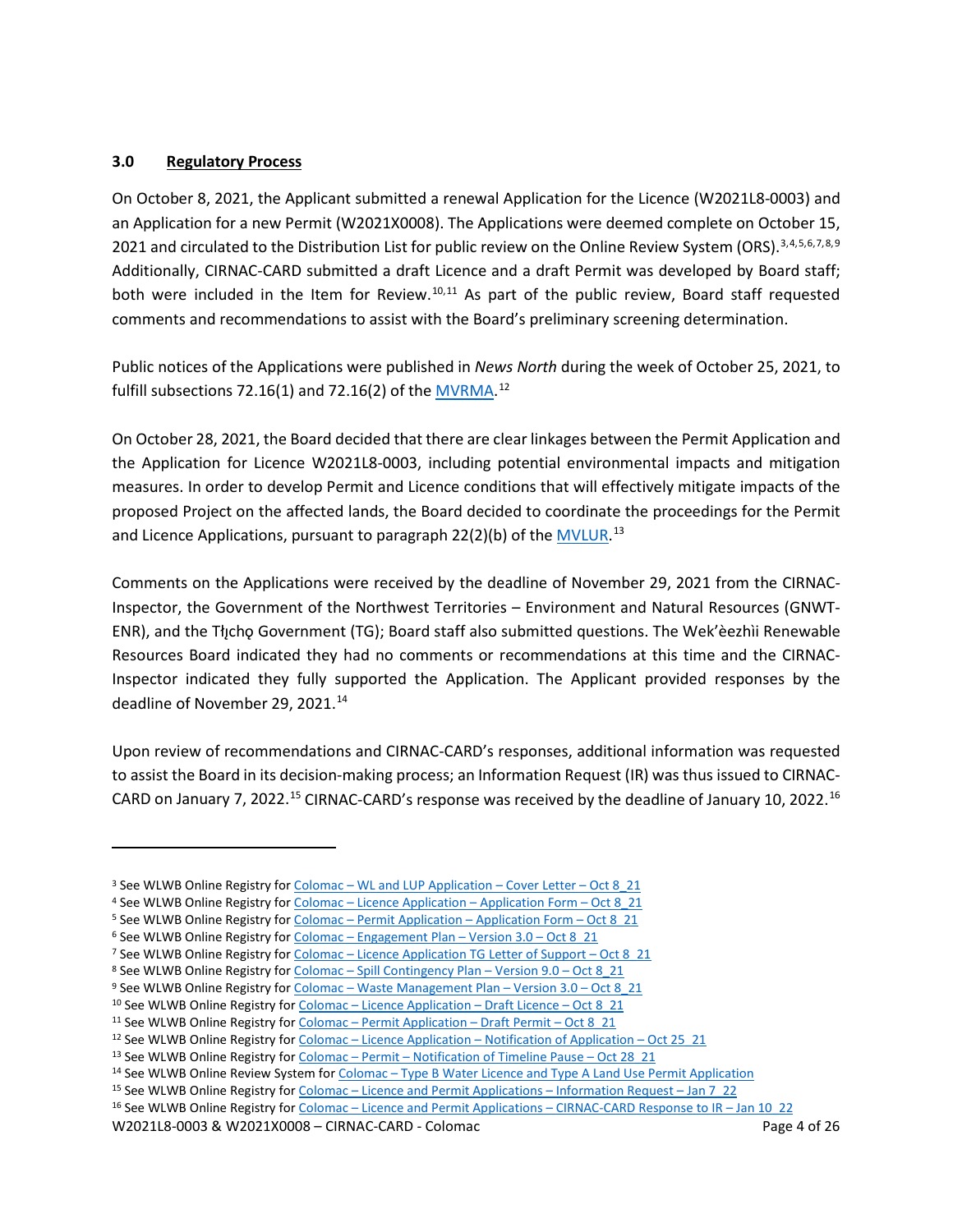### <span id="page-4-0"></span>**4.0 Legislative Requirements Related to Licence and Permit Issuance**

This Project is subject to the [MVRMA](http://laws-lois.justice.gc.ca/PDF/M-0.2.pdf) and the [Mackenzie Valley Federal Areas Waters Regulations](http://mvlwb.com/sites/default/files/sor-93-303_1_0.pdf) (MVFAWR) with respect to licensing because it is located in a federal area. With respect to permitting, the [MVRMA](http://laws-lois.justice.gc.ca/PDF/M-0.2.pdf) and th[e MVLUR](http://laws-lois.justice.gc.ca/PDF/SOR-98-429.pdf) apply.

As per the [MVFAWR](http://mvlwb.com/sites/default/files/sor-93-303_1_0.pdf) and the [MVLUR,](http://laws-lois.justice.gc.ca/PDF/SOR-98-429.pdf) the proposed use of land and water, and the deposit of waste for this Project require a licence and a permit. Accordingly, the Board has jurisdiction to issue the Licence and Permit as per subsection 60(1) and section 102 of the [MVRMA](http://laws-lois.justice.gc.ca/PDF/M-0.2.pdf) and subsection 59(1) of th[e MVRMA.](http://laws-lois.justice.gc.ca/PDF/M-0.2.pdf)

In conducting its regulatory process for the Applications (as described in sections 3.0 and above), the Board has ensured that section 62 of the [MVRMA](http://laws-lois.justice.gc.ca/PDF/M-0.2.pdf) and all applicable legislative requirements have been satisfied as outlined in the subsections below. The Board has considered the people and users of the land and water in the Mackenzie Valley, and any Traditional Knowledge and scientific information that was made available to the Board during the regulatory proceeding, as per section 60.1 of the [MVRMA.](http://laws-lois.justice.gc.ca/PDF/M-0.2.pdf) The consideration of information provided to the Board is discussed in detail below and in sections 5.0, [6.0,](#page-9-0) and [7.0.](#page-19-0)

# **4.1 Consultation, Engagement, and Public Notice**

In exercising its authority under the [MVRMA,](http://laws-lois.justice.gc.ca/PDF/M-0.2.pdf) the Board must consider the importance of conservation to the well-being and way of life of Indigenous peoples of Canada, as per paragraph 60.1(a) of the [MVRMA,](http://laws-lois.justice.gc.ca/PDF/M-0.2.pdf)  specifically those to whom section 35 of the *Constitution Act*, 1982, applies and who use an area of the Mackenzie Valley. Accordingly, the Board works with applicants, affected parties (including Indigenous governments and organizations), and other parties (such as other boards and regulators) to ensure that potential impacts of proposed projects, including impacts on rights under section 35, are understood and carefully considered before decisions are made with respect to the issuance of permits and licences.

The Board's requirements for engagement are set out in the MVLWB *[Engagement and Consultation Policy](https://mvlwb.com/sites/default/files/mvlwb_engagement_and_consultation_policy_-_nov_25_19.pdf)* and *[Engagement Guidelines for Applicants and Holders of Water Licences and Land Use Permits](https://mvlwb.com/sites/default/files/mvlwb_engagement_guidelines_for_holders_of_lups_and_wls_-_october_2_19.pdf)*. The Policy and Guidelines were developed to ensure that the Board's obligations for achieving meaningful consultation (as set out by land claims and applicable legislation) with all affected parties, including Indigenous groups in the Mackenzie Valley, are met and engagement and consultation results clearly articulated. CIRNAC-CARD began conducting pre-submission engagement for the Applications on August 13, 2021 and the Applications were submitted to the Board on October 8, 2021. In accordance with the Policy and Guidelines, the Applicant's engagement efforts and proposed procedures are detailed in the Engagement Record and Plan (Version 3.0), submitted with the Applications. [17](#page-4-1) The Board has approved the Applicant's Engagement Plan (Version 3.0), and the Board's reasons for this decision are described

<span id="page-4-1"></span><sup>&</sup>lt;sup>17</sup> See WLWB Online Registry for Colomac – [Engagement Plan –](https://registry.mvlwb.ca/Documents/W2021X0008/Colomac%20-%20Engagement%20Plan%20-%20Version%203.0%20-%20Oct%208_21.pdf) Version  $3.0 - Oct 8$  21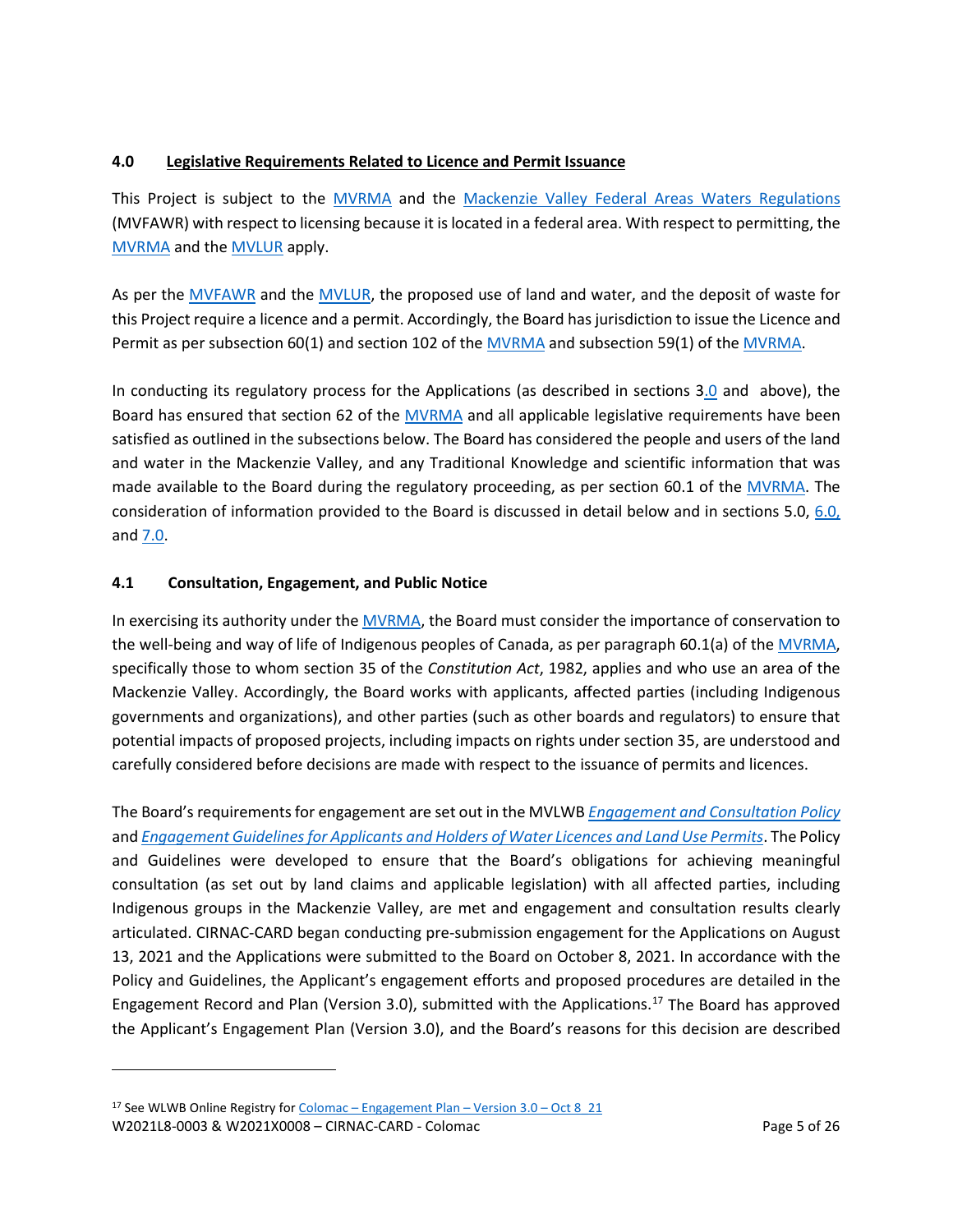below in section 7.1. Following issuance, the Applicant must continue engagement efforts as outlined in the Engagement Plan, as required in the Licence and Permit.

The Applications were posted to the Board's Public Registry and distributed through the ORS. As the Project is located in the Wek'èezhìi Resource Management Area, the appropriate organizations, governments, First Nations, and Indigenous organizations were included in the Distribution List.[18](#page-5-0) More information about the proceeding for the Applications is provided above in [section 3.0.](#page-3-0)

In accordance with sections 63 and 64 of the [MVRMA,](http://laws-lois.justice.gc.ca/PDF/M-0.2.pdf) the Board is satisfied that notice of and access to copies of the Applications was provided, and that a reasonable amount of time was given to communities, First Nations, and the public to participate in this proceeding and make submissions to the Board.

### **4.2 Eligibility for Land Use Permit**

As per section 18 of th[e MVLUR,](http://laws-lois.justice.gc.ca/PDF/SOR-98-429.pdf) eligibility must be determined before the Board can issue a permit. It was confirmed using the GNWT ATLAS and GNWT Mineral Tenure Map Viewer that CIRNAC is the landowner, which demonstrates eligibility under paragraph 18(b) of the MVLUR. No issues were raised regarding eligibility during this proceeding. The Board believes that eligibility requirements under section 18 of the MVLUR have been satisfied.

### **4.3 Land Use Plan Conformity**

As per section 61 of the [MVRMA,](http://laws-lois.justice.gc.ca/PDF/M-0.2.pdf) where an approved Land Use Plan applies, the Board must confirm conformity with the Land Use Plan before issuing a permit or licence.No approved Land Use Plans apply in the Project area.

### **4.4 Land Use Fees**

The Project is located wholly inside of a federal area; however, as per section 20 of th[e MVLUR,](http://laws-lois.justice.gc.ca/PDF/SOR-98-429.pdf) territorial and federal governments are exempt from paying permit application and land-use fees, so land-fees do not apply.

### **4.5 Water Use Fees**

The Applicant is exempt from paying fees for the right to use water as per section 7 of th[e MVRMA.](http://laws-lois.justice.gc.ca/PDF/M-0.2.pdf)

<span id="page-5-0"></span><sup>18</sup> To access the Distribution List, use the hyperlink in the Item for Review: See WLWB Online Registry for Colomac - Type B Water [Licence and Type A Land Use Permit Application](https://new.onlinereviewsystem.ca/review/A7633508-0F2D-EC11-AE72-0050F28CA729)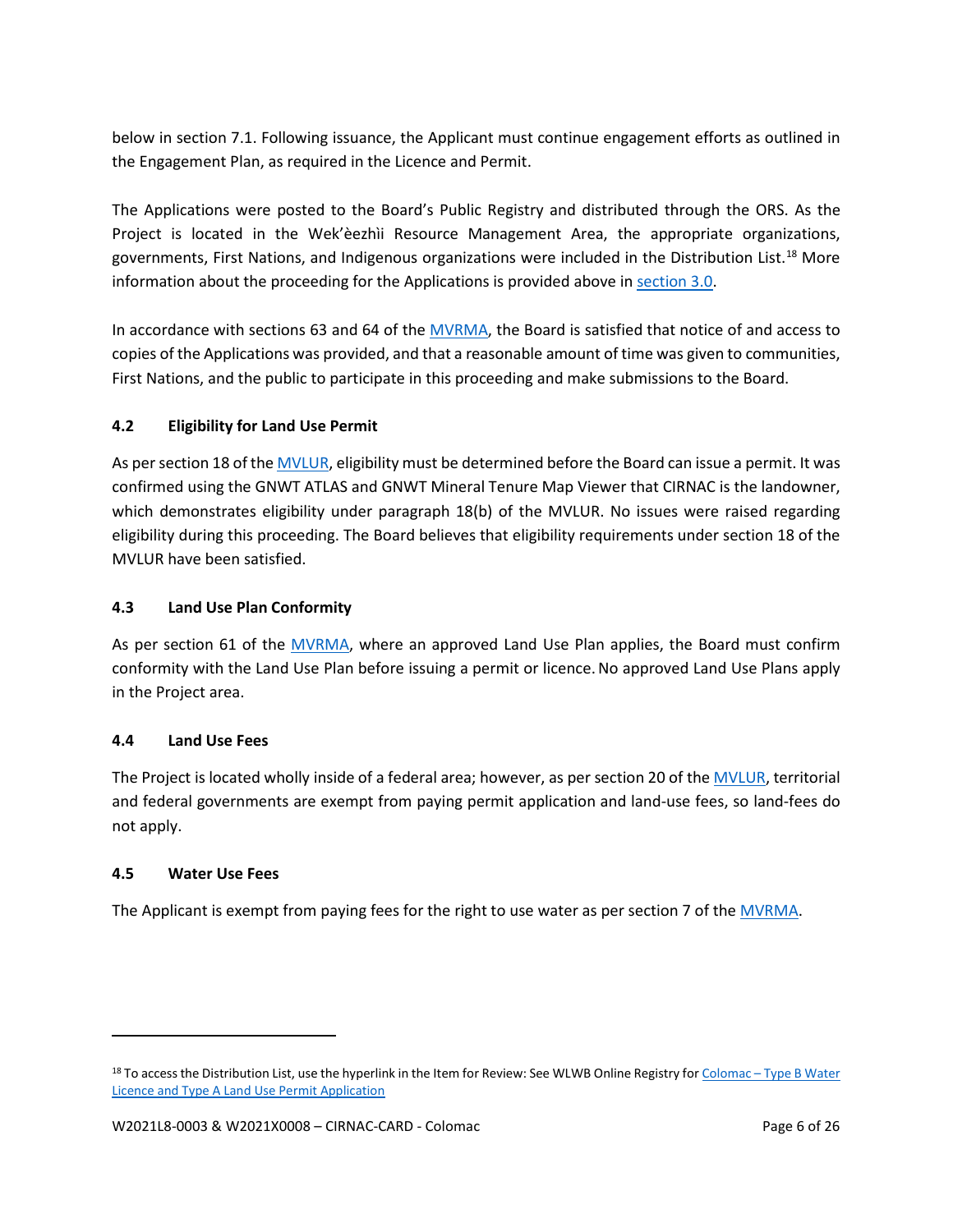### **4.6 Existing Licences**

Prior to issuing a Licence, the Board is required to ensure that issuing the Licence to the Applicant will not adversely affect, in any significant way, any existing licensee or any other applicant. The Board is aware that CIRNAC-CARD and Nighthawk Gold Corp (Nighthawk) are authorized to conduct activities at the former Colomac Mine Site and have a Conveyance and Reclamation Agreement for Nighthawk to conduct activities at the site. During the public review, no comments or recommendations were received from Nighthawk. As discussed in section 5.4 of these Reasons for Decision, CIRNAC-CARD is in the long-term monitoring phase of the Project which no longer includes the use of water. Any waste that is deposited as part of CIRNAC-CARD's operations must meet EQC prior to being Discharged into the Receiving Environment. Additionally, the Licence includes requirements with respect to waste management and contingency planning that will protect water quality. Given the nature of the activities proposed by CIRNAC-CARD, Licence requirements for waste management and contingency planning, and lack of concern raised by Nighthawk, the Board is satisfied that issuing the Licence to the Applicant will not adversely affect, in any significant way, any existing licensee or any other applicant, provided the Applicant complies with the conditions of the Licence. Therefore, paragraph 72.03(5)(a) of the [MVRMA](http://laws-lois.justice.gc.ca/PDF/M-0.2.pdf) has been satisfied.

#### **4.7 Compensation to Existing Water Users**

Paragraph 72.03(5)(b) of the [MVRMA](http://laws-lois.justice.gc.ca/PDF/M-0.2.pdf) prohibits the issuance of the Licence unless the Board is satisfied that appropriate compensation has been or will be paid by the Applicant to persons who would be adversely affected by the use of waters, or deposit of waste proposed by the Applicant, at the time when the Applicant filed the Licence Application with the Board.

The Board received no claims for compensation either during the time period established in the Notice of Applications, or afterwards. Provided the Applicant complies with the Licence conditions, the Board is satisfied there are no water users or persons listed in paragraph 72.03(5)(b) of the [MVRMA](http://laws-lois.justice.gc.ca/PDF/M-0.2.pdf) who will be adversely affected by the proposed use of waters or the deposit of waste.

#### **4.8 Water Quality Standards**

With regards to subparagraph 72.03(5)(c)(i) of the [MVRMA,](http://laws-lois.justice.gc.ca/PDF/M-0.2.pdf) no water quality standards have been prescribed in th[e MVFAWR;](http://mvlwb.com/sites/default/files/sor-93-303_1_0.pdf) however, the MVLWB *[Water and Effluent Quality Management Policy](https://mvlwb.com/sites/default/files/documents/MVLWB-Water-and-Effluent-Quality-Management-Policy-Mar-31_11-JCWG.pdf)* applies to the Licence, and the primary objective of the Policy is "protection of water quality in the receiving environment.'' This objective is directly reflected in Part D, Condition 1 of the Licence. No changes have been made to the EQC, CIRNAC-CARD did not request any changes, and no reviewers raised concerns during the public review process. The Board is satisfied that the conditions set out in the Licence are consistent with the Policy and compliance with these conditions will ensure that waste will be collected and disposed of in a manner that will be protective of water quality in the receiving environment.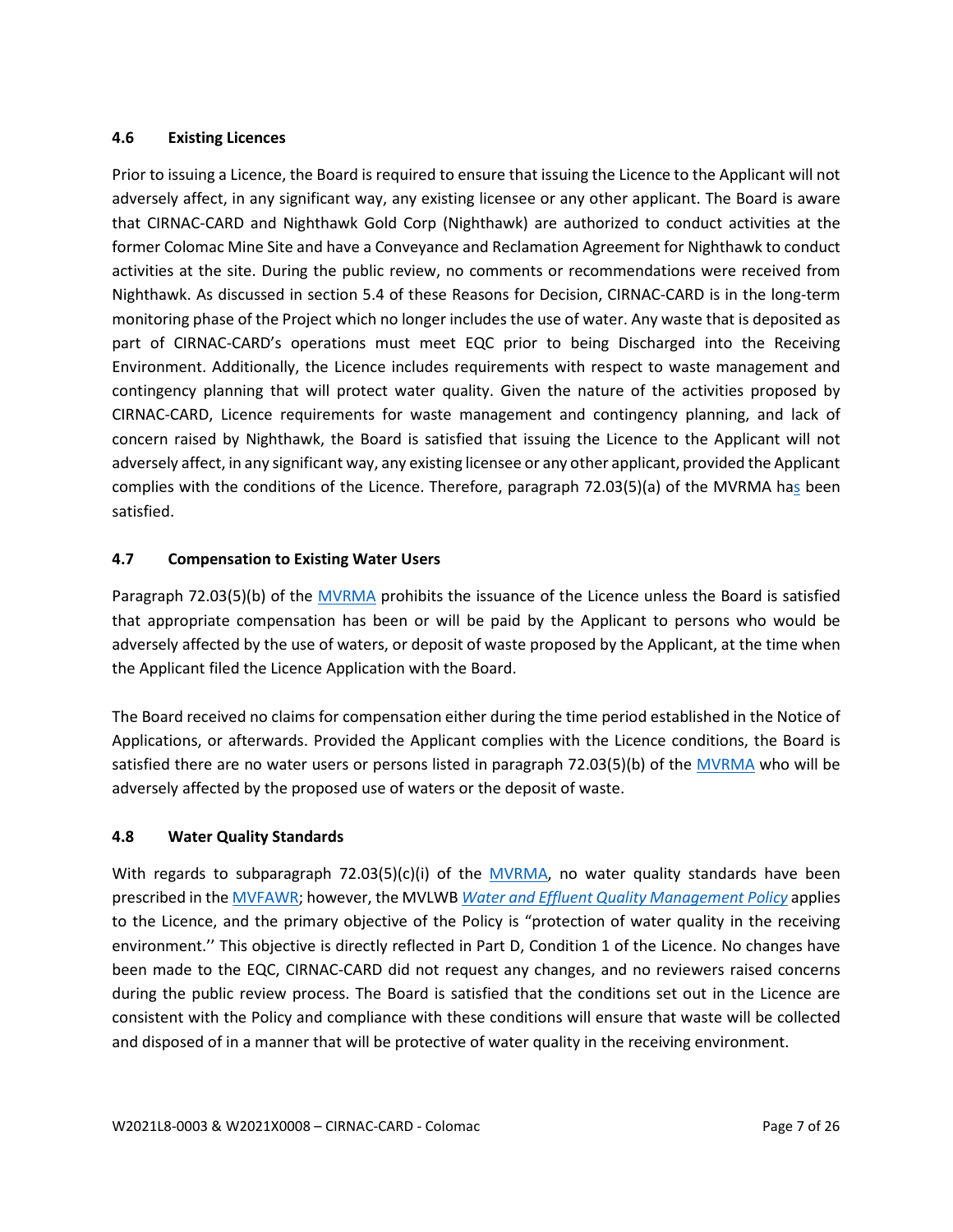### **4.9 Effluent Quality Standards**

With regards to subparagraph 72.03(5)(c)(ii) of the [MVRMA,](http://laws-lois.justice.gc.ca/PDF/M-0.2.pdf) no effluent quality standards have been prescribed in the [MVFAWR;](http://mvlwb.com/sites/default/files/sor-93-303_1_0.pdf) however, as noted in section 4.8 above, the MVLWB *[Water and Effluent](https://mvlwb.com/sites/default/files/documents/MVLWB-Water-and-Effluent-Quality-Management-Policy-Mar-31_11-JCWG.pdf)  [Quality Management Policy](https://mvlwb.com/sites/default/files/documents/MVLWB-Water-and-Effluent-Quality-Management-Policy-Mar-31_11-JCWG.pdf)* applies to the Licence. In the absence of prescribed standards, the Policy sets out when and how the Board will include EQC in a licence to protect water quality in the receiving environment, and Appendix 2 of the MVLWB/GNWT *[Guidelines for Mixing Zones](https://mvlwb.com/sites/default/files/images/Guidelines/Guidelines%20for%20Effluent%20Mixing%20Zones%20-%20Final%20Draft%20-%20June%202017_EDIT9.pdf)* describes the general principles and standard process the Land and Water Boards (LWBs) will apply in setting EQC for a project.

The EQC included in the Licence are from the existing Licence W2014L8-0003. The proponent did not request any changes to the EQC and no reviewers raised concerns with the current EQCs during the public review. Accordingly, the Board is satisfied that compliance with these criteria and associated conditions will ensure that effluent from the Project is disposed of in a manner that will be protective of water quality in the receiving environment. These conditions and criteria, and detailed rationale, are further discussed below in section 5.5.

### **4.10 Financial Responsibility**

Under paragraph 72.03(5)(d) of the [MVRMA,](http://laws-lois.justice.gc.ca/PDF/M-0.2.pdf) before the Board can issue the Licence, it must be satisfied that the Applicant's financial responsibility is adequate to complete the Project, including any required mitigation measures, and the closure and reclamation of the site. The Board is confident that the Applicant is capable of meeting any financial obligations set out in the [MVRMA](http://laws-lois.justice.gc.ca/PDF/M-0.2.pdf) and Licence concerning the use of water and deposit of waste for the purposes of the Project.

### **4.11 Minimization of Adverse Effects**

With regards to subsection 72.04(2) of the [MVRMA,](http://laws-lois.justice.gc.ca/PDF/M-0.2.pdf) the Board must ensure that the Licence conditions minimize potential adverse effects on other water and land users from the proposed use of water and deposit of waste. As discussed above in section 4.1, the Applicant conducted pre-application engagement, and the Board also provided opportunities for potentially affected parties to make submissions to the Board during the regulatory proceeding. The Board did not receive notice of potentially adverse effects on other users of the water and lands in the Project area.

Regardless, as noted above in sections 4.8 and 4.9, and as detailed in section 5, the Board has set conditions in the Licence to regulate waste management for the purpose of protecting the receiving environment. Additionally, as described in section 5.4, based on the evidence, the Board has removed all conditions related to water use. It is the opinion of the Board that compliance with the Licence conditions that have been set to protect the water sources and the receiving environment will also minimize any potential adverse effects on other water and land users in the Project area.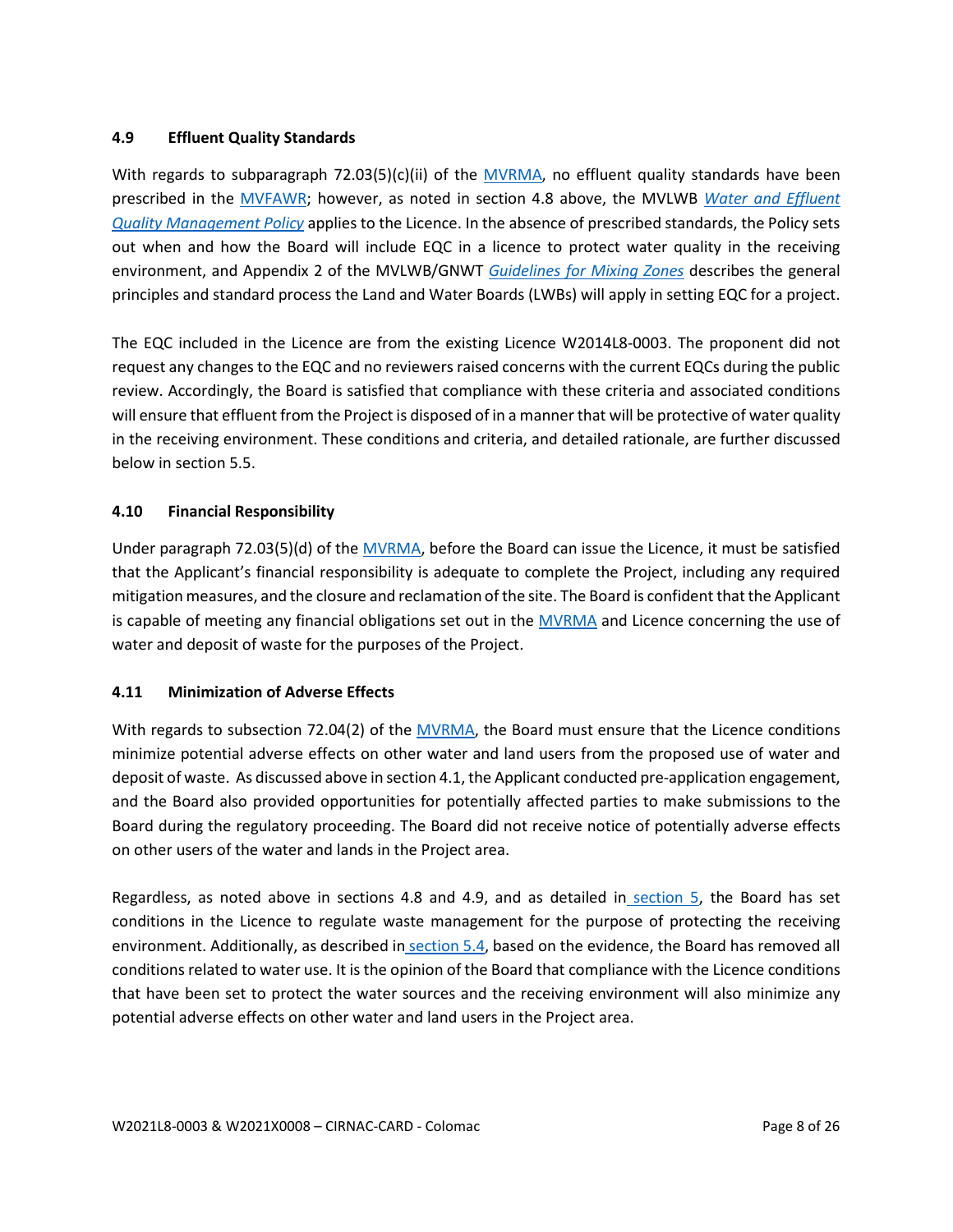### **4.12 Time Limit**

As required under subsection 72.18(1) of the [MVRMA,](http://laws-lois.justice.gc.ca/PDF/M-0.2.pdf) the Board made its decision on the Licence within nine months after receiving the complete Licence Application.

As per section 22 of the [MVLUR,](http://laws-lois.justice.gc.ca/PDF/SOR-98-429.pdf) the Board is required to make its decision on a permit within 42 days of receiving a complete application. On October 28, 2021, the Board met and decided to apply paragraph 22(2)(b) of the [MVLUR](http://laws-lois.justice.gc.ca/PDF/SOR-98-429.pdf) in order to develop Permit and Licence conditions that will effectively mitigate impacts of the proposed Project on the affected lands.<sup>[19](#page-8-0)</sup>

### **4.13 Environmental Review (Part 5 of the MVRMA)**

### *4.13.1 Exemption from Preliminary Screening*

In accordance with the *Preliminary Screening Requirement Regulations* in subsection 124(1) of the MVRMA, the Board must conduct a preliminary screening of Applications. However, Schedule 1 (Section 2), Part 1, paragraph 2(b) of the MVRMA Exemption List Regulations states that an application can be exempt from preliminary screening if:

A development, or a part thereof, for which renewal of a permit, licence or authorization is requested that (a) has not been modified; and (b) has fulfilled the requirements of the environmental assessment process established by the *Mackenzie Valley Resource Management Act, the Canadian Environmental Assessment Act* or the *Environmental Assessment Review Process Guidelines Order.*

In its submission, CIRNAC-CARD requested that the scope of the existing Permit and Licence be reduced to reflect current activities that would take place at the former Colomac Mine Site. Additionally, CIRNAC-CARD requested an exemption from preliminary screening because the activities included in the Applications were screened prior to issuance of MV2004L8-0001.<sup>20</sup>

A preliminary screening of the Project was conducted prior to issuance of MV2004L8-0001 and the Board determined that the proposed operation was not likely to be a cause of public concern and should not have a significant adverse impact on the environment."<sup>[21](#page-8-2)</sup> The Renewal Application for W2014L8-0003 was exempt from preliminary screening because "the project was screened prior to issuance of WL MV2004L8- 0001 and the scope of the Water Licence and Land Use Permit have not changed."<sup>[22](#page-8-3)</sup> The Applicant has not proposed changes to the Project other than a reduction in the scope of some activities. Additionally, no comments regarding preliminary screening were received during the public review. Therefore, the

<span id="page-8-0"></span><sup>19</sup> See WLWB Online Registry for Colomac – Permit – [Notification of Timeline Pause –](https://registry.mvlwb.ca/Documents/W2021X0008/Colomac%20-%20Permit%20-%20Notification%20of%20Timeline%20Pause%20-%20Oct%2028_21.pdf) Oct 28 21

<span id="page-8-1"></span><sup>&</sup>lt;sup>20</sup> See WLWB Online Registry for MV2004L8-0001 - Type A Water Licence - Reasons for Decision - Feb 3\_05

<span id="page-8-2"></span><sup>&</sup>lt;sup>21</sup> See WLWB Online Registry for MV2004L8-0001 – [Type A Water Licence –](https://registry.mvlwb.ca/Documents/MV2004L8-0001/MV2004L8-0001%20-%20Colomac%20%20-%20Type%20A%20Water%20Licence%20-%20Reasons%20for%20Decision%20-%20Feb%203_05.pdf) Reasons for Decision – Feb 3\_05

<span id="page-8-3"></span><sup>&</sup>lt;sup>22</sup> See WLWB Online Registry for Colomac – [Type B Water Licence and Type A Land Use Permit –](https://registry.mvlwb.ca/Documents/W2014L8-0003/Colomac%20-%20Type%20B%20Water%20Licence%20and%20Type%20A%20Land%20Use%20Permit%20-%20Renewal%20-%20Reasons%20for%20Decision%20-%20Jan%2026_15.pdf) Renewal – Reasons for Decision  $-$  Jan 26  $15$ 

W2021L8-0003 & W2021X0008 – CIRNAC-CARD - Colomac Page 9 of 26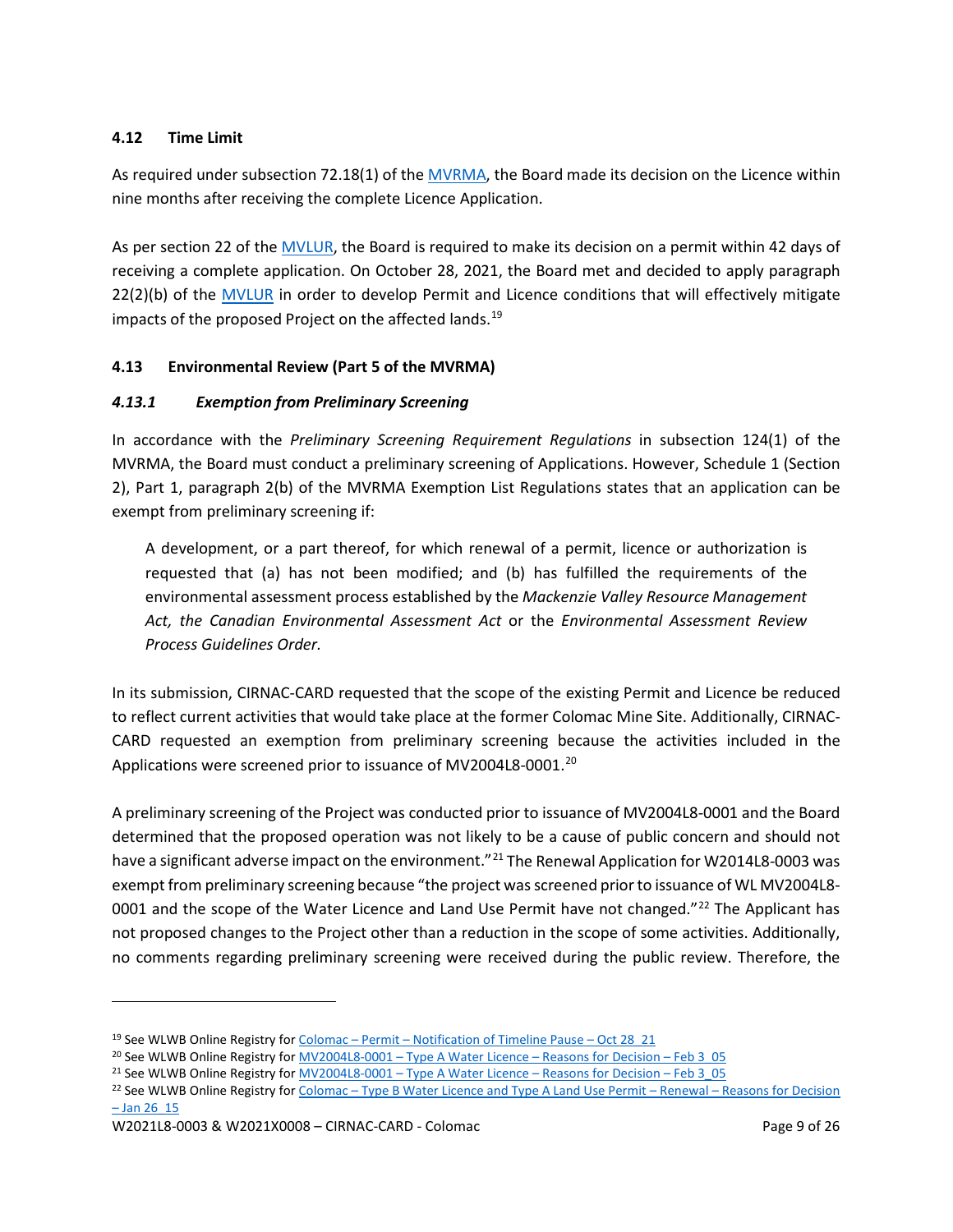Board has determined that the Project is exempt from preliminary screening under Part 1, Schedule 1, section 2 of the Exemption List Regulations to the MVRMA. Consequently, no further preliminary screening was conducted.

# *Decision #1: The Board has determined that the Applications are exempt from Preliminary Screening, as per the Exemption List Regulations of the MVRMA, Part 1, Schedule 1, section 2.*

### <span id="page-9-0"></span>**5.0 Decision – Water Licence W2021L8-0003**

Having due regard to the facts, circumstances, and the merits of the submissions made to it, and to the purpose, and provisions of th[e MVRMA,](http://laws-lois.justice.gc.ca/PDF/M-0.2.pdf) the Board has determined that Licence W2021L8-0003 should be issued, subject to the scope, defined terms, conditions, and term contained therein.

As part of the Application submitted by CIRNAC-CARD, a draft Water Licence was provided and distributed for review. This draft Licence was based on the existing Licence W2014L8-0003 and included CIRNAC-CARD's proposed reduction in scope and other changes. The Board's determinations and reasons for this decision are set out below to address updates requested by CIRNAC-CARD in the draft Licence, as well as comments and recommendations received during the public review.

### **5.1 Term of Licence**

The Applicant has applied for a term of twenty-five (25) years for the Licence. Subsection 72.03(2) of the [MVRMA](http://laws-lois.justice.gc.ca/PDF/M-0.2.pdf) allows for a type B licence term of not more than 25 years. The Applications were made in support of the Project to remediate the former Colomac Mine Site; the Project is currently in the long-term monitoring phase in which the site is only anticipated to be accessed six days a year to conduct the monitoring program. Previous Licences have been issued for terms of five and seven years to align with the renewal of the Permit associated with the remediation activities at the former Colomac Mine Site. The Board recognizes that the Licence term CIRNAC-CARD has proposed is longer than previous Licences for the Project or any other Licences typically issued by the Land and Water Boards. Given that the Project is in its long-term monitoring phase and the proposed activities do not include Water Use or any large waste deposits, and that no comments or recommendations regarding the proposed term of the Licence were received during the public review, the Board has not identified a reason to limit the Term to less than that requested by CIRNAC-CARD. Therefore, the Board has decided to issue the Licence for a term of twentyfive (25) years.

# **5.2 Part A: Scope and Definitions**

### *5.2.1 Scope*

W2021L8-0003 & W2021X0008 – CIRNAC-CARD - Colomac Page 10 of 26 In the draft Licence submitted with the Application, CIRNAC-CARD proposed that the current scope "to use water and dispose of Waste for the long-term water management activities associated with the Remediation and Reclamation of the abandoned mining and milling operations…" be updated to read "to use water and dispose of Waste for the long-term environmental monitoring activities associated with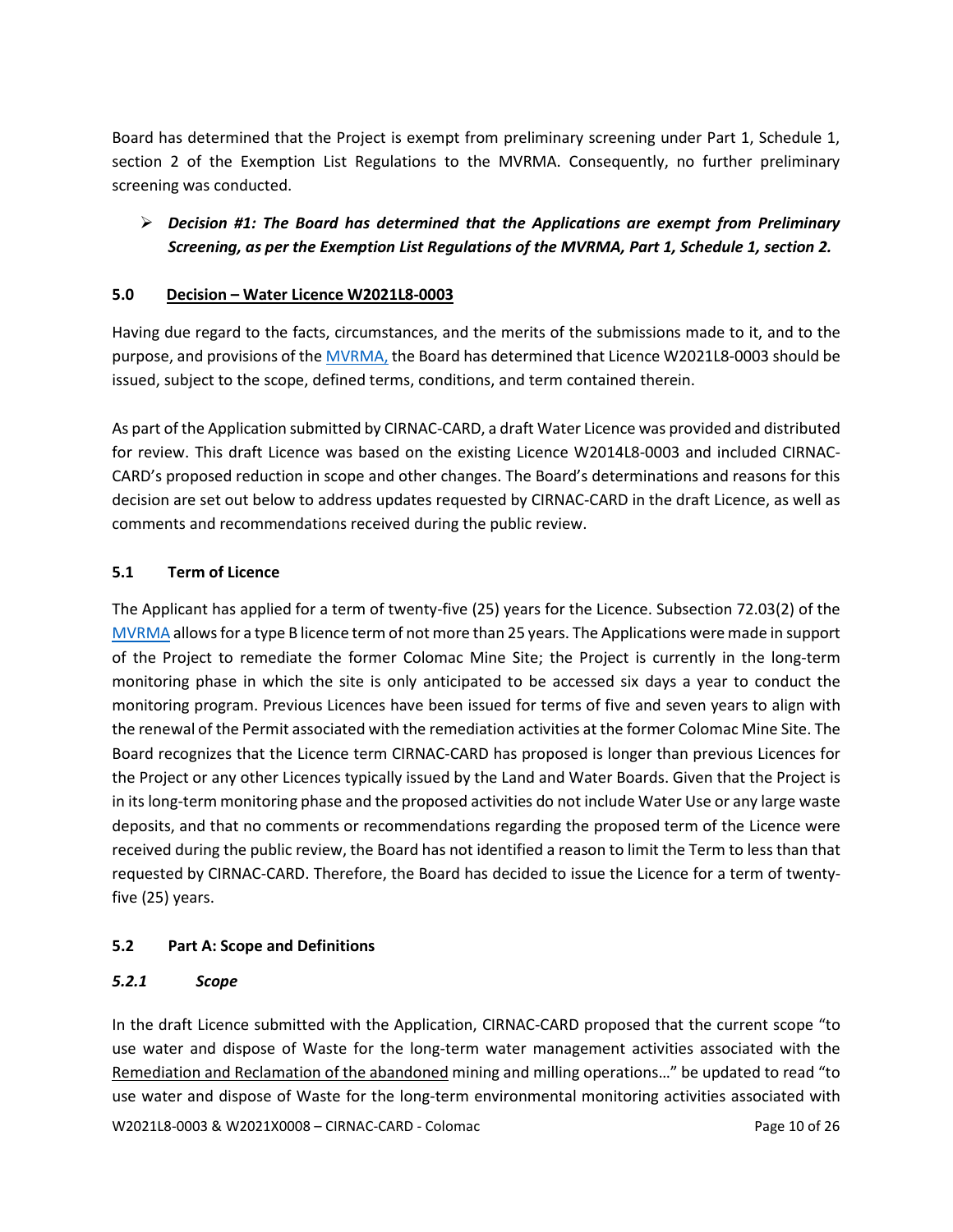the remediated mining and milling operations…" In the Cover Letter, CIRNAC-CARD indicated that the Colomac Remediation Project was completed in 2012 and that CIRNAC-CARD is now conducting the Colomac Long Term Monitoring Project.

While the main activity at this point in the Colomac Remediation Project is long-term monitoring, the Application and responses provided by CIRNAC-CARD during the public review indicate that some maintenance activities may be required (e.g., Section 13 of the Licence Application, responses to CIRNAC-Inspector comments 3 and 5, and responses to Board staff comments 1 and 2). This is also reflected within the Post-Closure Monitoring and Maintenance Plan, $^{23}$  $^{23}$  $^{23}$  which was previously approved by the Board and which CIRNAC-CARD has proposed to retain as part of its Licence. Thus, to ensure that the Licence allows for the disposal of Waste related to potential maintenance activities (i.e., remediation and reclamation activities), the Board decided not to include CIRNAC-CARD's proposed change.

As discussed in section 5.4 of these Reasons for Decision, conditions related to Water Use have been removed from the Licence. GNWT-ENR recommended that if conditions applying to Water Use are being removed from the Licence, then references to Water Use should be removed throughout the Licence (GNWT-ENR comment 19). CIRNAC-CARD responded that if the Board approves the removal of conditions related to Water Use, references to Water Use should be removed from the Licence. No comments or recommendations were received regarding this update. The Board has thus removed Water Use from the scope of the Licence.

In the draft Licence submitted by CIRNAC-CARD, it proposed updating the scope of the Licence from "longterm water management activities" to "long-term environmental monitoring activities." The Board understands that at the Colomac Site, Tailings Lake acts as a natural water storage location. When the water level in Tailings Lake exceeds the elevation of the Dam 2 Discharge Channel, discharge from Tailings Lake will occur. This discharge location is monitored through the SNP and is represented by SNP Station 1563-39, which is described in the SNP as "Tailings Lake surface, immediately prior to Discharge through the Tailings Lake Discharge Channel at Dam 2." During the public review, GNWT-ENR recommended that CIRNAC-CARD expand on how it would address an EQC exceedance (GNWT-ENR comment 22). In response to the Board's IR requesting a more fulsome response to this comment, CIRNAC-CARD indicated that increased or continued monitoring may be adopted. As discussed in section 5.5 of these Reasons for Decision, the Board has decided to include a condition related to steps to be taken should EQC be exceeded (i.e., Part D, Condition 5). As corrective actions may require water management activities, the Board has retained "long-term water management activities" in the scope of the Licence. It has however also included "environmental monitoring activities" to reflect the Application.

In the draft Licence provided by CIRNAC-CARD the proponent's name was updated from Aboriginal Affairs and Northern Development Canada – Contaminants and Remediation Directorate to Crown-Indigenous

<span id="page-10-0"></span>W2021L8-0003 & W2021X0008 – CIRNAC-CARD - Colomac Page 11 of 26 <sup>23</sup> See WLWB Online Registry for Colomac – [Post Closure Monitoring and Maintenance Plan –](https://registry.mvlwb.ca/Documents/W2014L8-0003/Colomac%20-%20Post%20Closure%20Monitoring%20and%20Maintenance%20Plan%20-%20Version%204.0%20-%20Nov%201_18.pdf) Version 4.0 – Nov 1\_18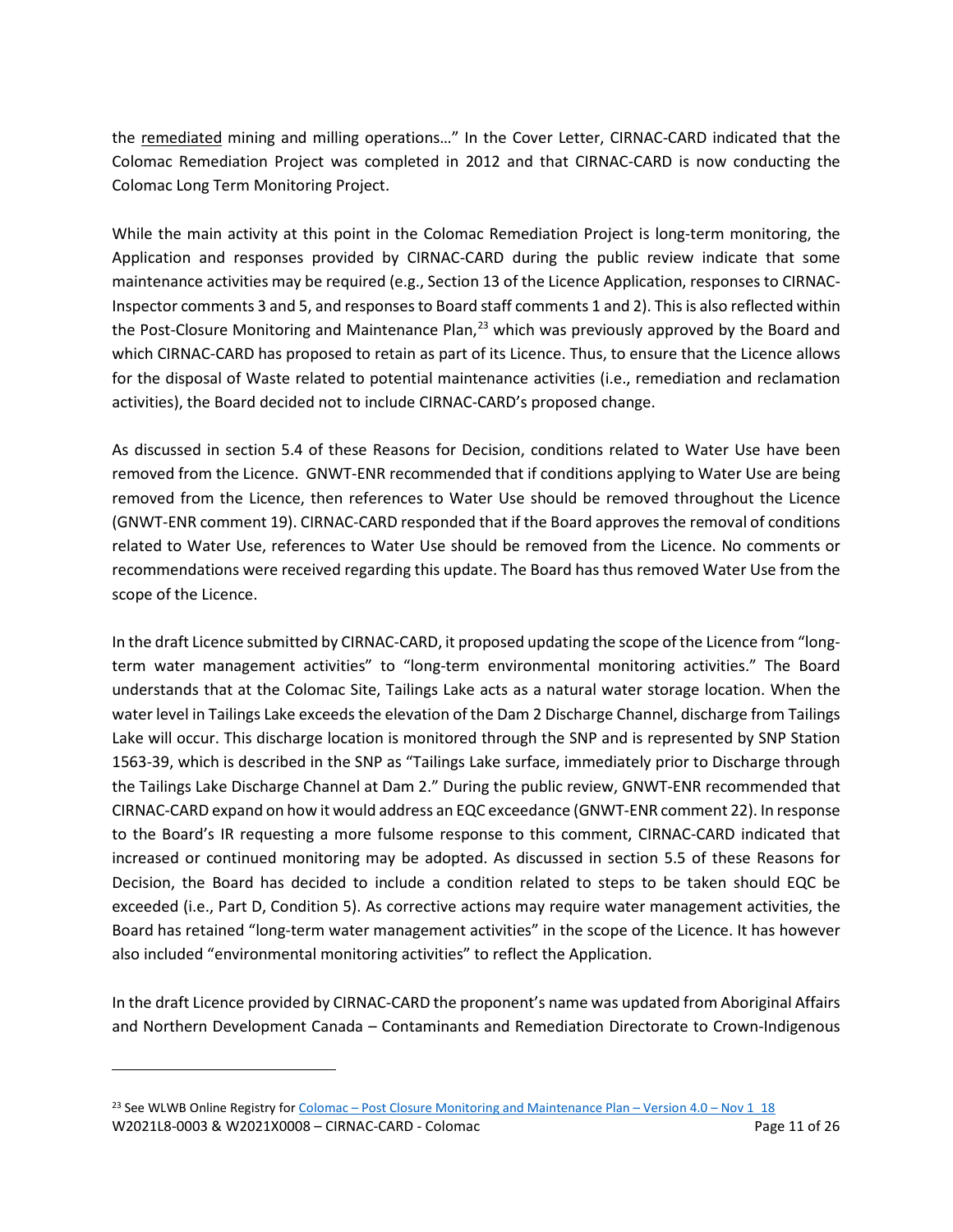Relations and Northern Affairs Canada – Contaminants and Remediation Directorate in the scope of the Licence. The Board has adopted this change and carried this update throughout the Licence.

# *5.2.2 Defined Terms*

In the draft Licence provided by CIRNAC-CARD, CIRNAC-CARD proposed updating the definition for "Post-Closure Monitoring and Maintenance Plan." In the previous Licence, a definition for Post-Closure Monitoring and Maintenance Plan was included to reference the Colomac Mine Remediation Project – Post-Reclamation Monitoring and Residual Hydrocarbon Remediation Management Plan.<sup>[24](#page-11-0)</sup> Updated versions of this Plan have been submitted and titled "Post-Closure Monitoring and Maintenance Plan." This definition is no longer required because recent versions have been submitted with the correct title and therefore, the Board has removed the definition from the Licence.

During the public review, the CIRNAC-Inspector recommended that the definition of Inspector be updated to include contact information (CIRNAC-Inspector comment 2). CIRNAC-CARD responded that this will be addressed in the final version. The MVLWB Standard Water Licence Conditions and Schedules (Standard Conditions) do not include contact information for the Inspector in the definition; rather, the contact information is included in conditions that require communication with the Inspector. To be consistent with the Standard Conditions, the Board has not adopted this change but has verified that the contact information provided throughout the Licence is correct.

# **5.3 Part B: General Conditions and Schedule 1**

# *5.3.1 Part B General Conditions*

Part B of the Licence primarily contains general administrative conditions regarding compliance and conformity with the MVRMA as well as LWB policies and procedures. During the public review, GNWT-ENR recommended that several conditions be added to Part B to be consistent with the Standard Conditions (GNWT-ENR comment 20). These Standard Conditions included:

- $\triangleright$  PRECAUTION TO PROTECT THE ENVIRONMENT;
- $\triangleright$  IDENTIFY TRADITIONAL KNOWLEDGE;
- REFERENCES;
- $\triangleright$  SUBMISSION FORMAT AND CONFORMITY;
- $\triangleright$  SUBMISSION DATE;
- $\triangleright$  COMPLY WITH BOARD DIRECTIVES:
- $\triangleright$  NOTIFICATION NON-COMPLIANCE WITH CONDITIONS;
- $\triangleright$  NOTIFICATION NON-COMPLIANCE WITH DIRECTIVES; and
- $\triangleright$  COPY WRITTEN AUTHORIZATION

<span id="page-11-0"></span><sup>&</sup>lt;sup>24</sup> See WLWB Online Registry for W2009L8-0003 – Colomac – Post Reclamation Monitoring and Residual Hydrocarbon [Management Plan –](https://registry.mvlwb.ca/Documents/W2009L8-0003/W2009L8-0003%20-%20Colomac%20-%20Post%20Reclamation%20Monitoring%20and%20Residual%20Hydrocarbon%20Management%20Plan%20-%20Oct%2015_12.pdf) Oct 15\_12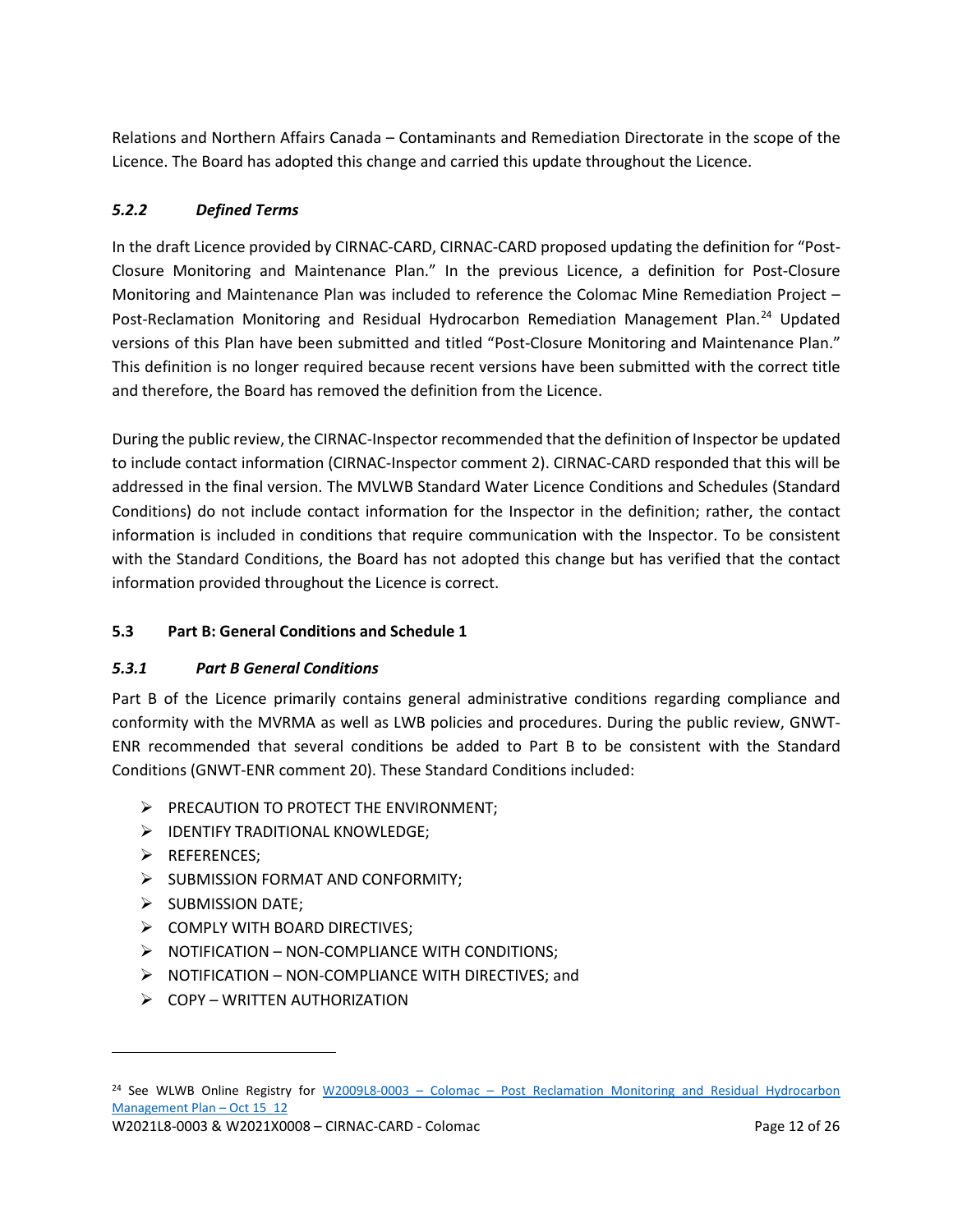CIRNAC-CARD's response indicated that it would accept the inclusion of any of these Conditions to the Licence. Table 2 below provides rationale for why each condition identified by GNWT-ENR was either included or not. The Board has adopted the changes as descripted in Table 2.

| <b>Condition</b>             | <b>Rationale</b>                                                            | <b>Board Decision</b>                          |
|------------------------------|-----------------------------------------------------------------------------|------------------------------------------------|
| PRECAUTION TO                | The purpose of this condition is to provide a general                       | <b>Board</b><br>has included<br>The<br>this    |
| <b>PROTECT</b><br><b>THE</b> | goal for the Licensee through the life of the Project.                      | condition in the Licence (i.e., Part B,        |
| ENVIRONMENT                  | Currently, there is no condition that serves a similar                      | Condition 2).                                  |
|                              | purpose in the draft licence provided by CIRNAC-CARD,                       |                                                |
|                              | the condition does not create additional burden for the                     |                                                |
|                              | Proponent, and the addition would be consistent with                        |                                                |
|                              | the Standard Conditions.                                                    |                                                |
| <b>IDENTIFY</b>              | The purpose of this condition is to require the Licensee                    | <b>The</b><br>Board<br>has<br>included<br>this |
| <b>TRADITIONAL</b>           | to demonstrate how traditional knowledge is being                           | condition in the Licence (i.e., Part B,        |
| KNOWLEDGE                    | submissions. The<br>incorporated<br>into<br>Standard                        | Condition 16).                                 |
|                              | Conditions indicate that this condition ensures the                         |                                                |
|                              | of the<br>condition<br>requirements<br><b>INCORPORATE</b>                   |                                                |
|                              | <b>SCIENTIFIC</b><br><b>AND</b><br><b>INFORMATION</b><br><b>TRADITIONAL</b> |                                                |
|                              | KNOWLEDGE (Part B, Condition 14 in the draft Licence)                       |                                                |
|                              | are being fulfilled. This condition has been included in                    |                                                |
|                              | the Licence to increase transparency about how                              |                                                |
|                              | Traditional Knowledge has been incorporated into                            |                                                |
|                              | submissions and to be consistent with the Standard                          |                                                |
|                              | Conditions.                                                                 |                                                |
| <b>REFERENCES</b>            | The purpose of this condition is to clarify that the most                   | The<br>has<br>included<br>Board<br>this        |
|                              | recent version of references in the Licence should be                       | condition in the Licence (i.e., Part B,        |
|                              | used unless otherwise indicated. A similar condition                        | Condition 17).                                 |
|                              | does not exist in the draft Licence and the proposed                        |                                                |
|                              | provides additional clarity on what<br>condition                            |                                                |
|                              | documents are being referenced in the Licence.                              |                                                |
| SUBMISSION                   | The purpose of this condition is to set the Board's                         | included<br><b>The</b><br>Board<br>has<br>this |
| <b>FORMAT</b><br>AND         | expectations for submissions and to improve the                             | condition in the Licence (i.e., Part B,        |
| <b>CONFORMITY</b>            | consistency and efficiency of the submission and                            | Condition 18).                                 |
|                              | review process. The draft Licence does not contain a                        |                                                |
|                              | comparable condition and this condition provides                            |                                                |
|                              | additional clarity on the Board's expectations regarding                    |                                                |
|                              | submissions required by the Licence.                                        |                                                |
| SUBMISSION                   | The purpose of this condition is to clarify submission                      | The<br>included<br>Board<br>has<br>this        |
| <b>DATE</b>                  | deadlines in relation to holidays and weekends. A                           | condition in the Licence (i.e., Part B,        |
|                              | similar condition does not exist in the draft Licence and                   | Condition 19).                                 |
|                              | the proposed condition provides additional clarity on                       |                                                |
|                              | when submissions are due.                                                   |                                                |

Table 1: Rationale for adopting or not adopting changes recommended by GNWT-ENR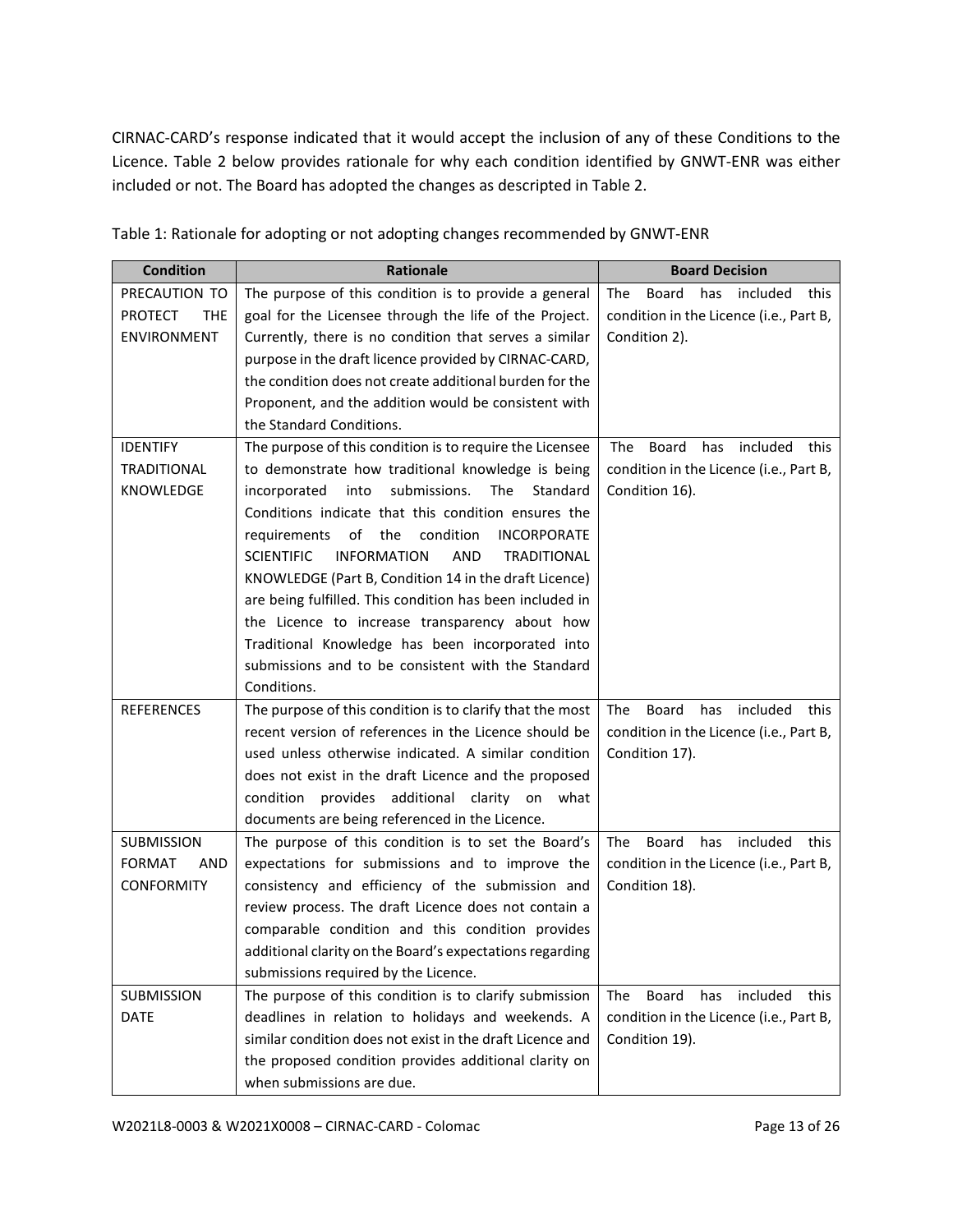| <b>COMPLY</b><br><b>WITH</b> | The purpose of this condition is to ensure the Licensee   | <b>The</b><br><b>Board</b><br>has<br>included<br>this |
|------------------------------|-----------------------------------------------------------|-------------------------------------------------------|
| <b>BOARD</b>                 | is aware of the requirement to comply with Board          | condition in the Licence (i.e., Part B,               |
| <b>DIRECTIVES</b>            | directives regarding Licence conditions. A similar        | Condition 20).                                        |
|                              | condition does not exist in the draft Licence and the     |                                                       |
|                              | proposed condition provides additional clarity on         |                                                       |
|                              | expectations related to Board directives.                 |                                                       |
| NOTIFICATION -               | The purpose of this condition is to assist the Board,     | included<br>The<br>Board<br>has<br>this               |
| NON-                         | Inspectors, and reviewers in tracking compliance with     | condition in the Licence (i.e., Part B,               |
| <b>COMPLIANCE</b>            | Licence conditions. A similar condition does not exist in | Condition 21). The Board notes that                   |
| <b>WITH</b>                  | the draft Licence.                                        | written notification can be provided                  |
| <b>CONDITIONS</b>            |                                                           | by letter or email.                                   |
| NOTIFICATION -               | The purpose of this condition is to assist the Board,     | Board<br>has included<br>this<br>The                  |
| NON-                         | Inspectors, and reviewers in tracking compliance with     | condition in the Licence (i.e., Part B,               |
| <b>COMPLIANCE</b>            | Board directives. A similar condition does not exist in   | Condition 22). The Board notes that                   |
| <b>WITH</b>                  | the draft Licence.                                        | written notification can be provided                  |
| <b>DIRECTIVES</b>            |                                                           | by letter or email.                                   |
| <b>COPY - WRITTEN</b>        | The Licence includes conditions which require the         | <b>The</b><br>Board<br>has<br>included<br>this        |
| <b>AUTHORIZATION</b>         | Licensee to obtain written authorization from an          | condition in Part B, Condition 23 of                  |
|                              | Inspector to conduct certain activities. The intent of    | the Licence.                                          |
|                              | this condition is to promote transparency and to          |                                                       |
|                              | maintain a complete public record of the Project.         |                                                       |

### *5.3.2 Schedule 1*

Schedule 1 outlines the information that must be included in the Annual Report required by Part B, Condition 2 of the Licence. During the public review, GNWT-ENR recommended that a condition be added to require CIRNAC-CARD to describe Traditional Knowledge considerations for the Project in the Annual Report (GNWT-ENR comment 24). CIRNAC-CARD responded that Traditional Knowledge is addressed in the Engagement Plan. The Standard Conditions include a requirement for Annual Reports to include "a summary of how Traditional Knowledge was incorporated into decision making." Although CIRNAC-CARD has included Traditional Knowledge in the Engagement Plan, the Engagement Plan does not require CIRNAC-CARD to annually report on how Traditional Knowledge was considered for the Project. Table 1 of these Reasons for Decision outlines the inclusion of several Standard Conditions in the Licence, including IDENTIFY TRADITIONAL KNOWLEDGE (i.e., Part B, Condition 15 of the Licence). Including GNWT-ENR's recommendation into Schedule 1 ensures that the Annual Report will include a summary of Traditional Knowledge considerations and also aligns with the Standard Conditions for Schedule 1. Therefore, the Board has included this requirement in the Licence (i.e., Part B, Schedule 1, Condition 1i).

As discussed in section 5.4 of these Reasons for Decision, the Board has decided to remove the conditions related to Water Use. Therefore, as recommended by GNWT-ENR (comment 19) and agreed to by CIRNAC-CARD, references to Water Use were also removed throughout the Licence. This included removing Schedule 1, Condition 1(a) and the reference to Water Use in Schedule 1, Condition 1(j).

W2021L8-0003 & W2021X0008 – CIRNAC-CARD - Colomac Page 14 of 26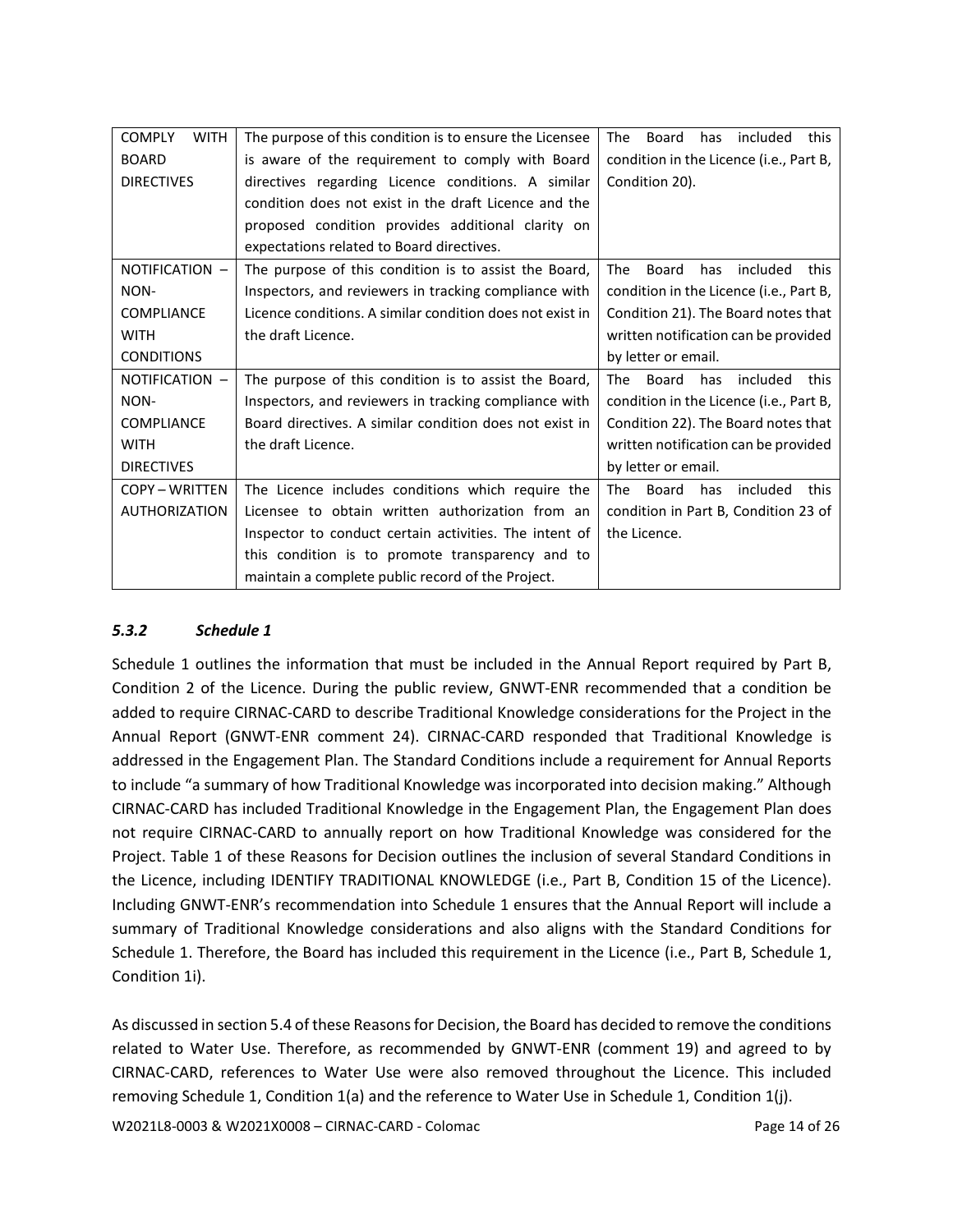#### **5.4 Part C: Conditions Applying to Water Use**

Part C of the Licence contains conditions related to Water Use for the Project. In the draft Licence, CIRNAC-CARD proposed removing all conditions related to Water Use because there will no longer be a need for Water Use as part of the Project activities; Water Use was previously included in the Licence for camp use and dust suppression of roads. During the public review, the CIRNAC-Inspector recommended CIRNAC-CARD reconsider the need for a camp to ensure that all scenarios are considered (CIRNAC-Inspector comment 1). Additionally, CIRNAC-CARD was asked to discuss how it determined which activities to remove and retain in the Licence with consideration for maintenance and/or repair activities that may be necessary in the future (Board staff comment 1). In response to recommendations and questions, CIRNAC-CARD confirmed that: no camps are required or predicted for long-term monitoring activities, the Licence was developed with contingencies for minor maintenance activities, and the site is considered stable. Based on the information provided in the Application and in response to comments, the Board has decided to remove the conditions applying to Water Use from Part C of the Licence to align with CIRNAC-CARD's request.

#### **5.5 Part D: Conditions Applying to Water and Waste Management**

Part D of the Licence contains conditions applying to Water and Waste Management activities for the Project. During the public review, GNWT-ENR commented that small projects do not always require an Erosion and Sedimentation Management Plan; however, conditions to manage erosion and sedimentation should be included (GNWT-ENR comment 21). GNWT-ENR recommended including conditions in the Licence to address the implementation of erosion control measures. In its response, CIRNAC-CARD indicated that it would accept the inclusion of the Standard Condition EROSION CONTROL to the Licence. The draft Licence included three conditions that address implementation of erosion control measures: Part D, Condition 6(b) requires erosion of containment structures to be addressed immediately; Part D, Condition 9 requires the Licensee to notify the Inspector and take necessary corrective action to mitigate any erosion problem to the satisfaction of the Inspector; and Part E, Condition 7 requires the Licensee to implement best practices for erosion control during Construction and maintenance work, to the satisfaction of an Inspector. The Standard Condition EROSION CONTROL, requires the Licensee to prevent erosion and sediment deposition into the watercourse to the satisfaction of the Inspector. Given that the intent of the EROSION CONTROL Standard Condition is to prevent erosion and sedimentation, while the general condition in the draft Licence (i.e., Part D, Condition 8 of the draft Licence) focuses on mitigating erosion problems that have occurred, and the fact that CIRNAC-CARD indicated it was agreeable to the inclusion of the condition, the Board has included the EROSION CONTROL Standard Condition in the Licence (i.e., Part D, Condition 10 ).

W2021L8-0003 & W2021X0008 – CIRNAC-CARD - Colomac Page 15 of 26 GNWT-ENR also commented that the draft Licence does not include a description of the steps that will be taken if the EQC are exceeded (GNWT-ENR comment 22). GNWT-ENR recommended that the EQC section be updated to include a description of the steps to be taken if EQC are exceeded. CIRNAC-CARD's response did not address the recommendation or provide information about the steps CIRNAC-CARD would take in the event the EQC were exceeded. In response to the Board's IR requesting a more fulsome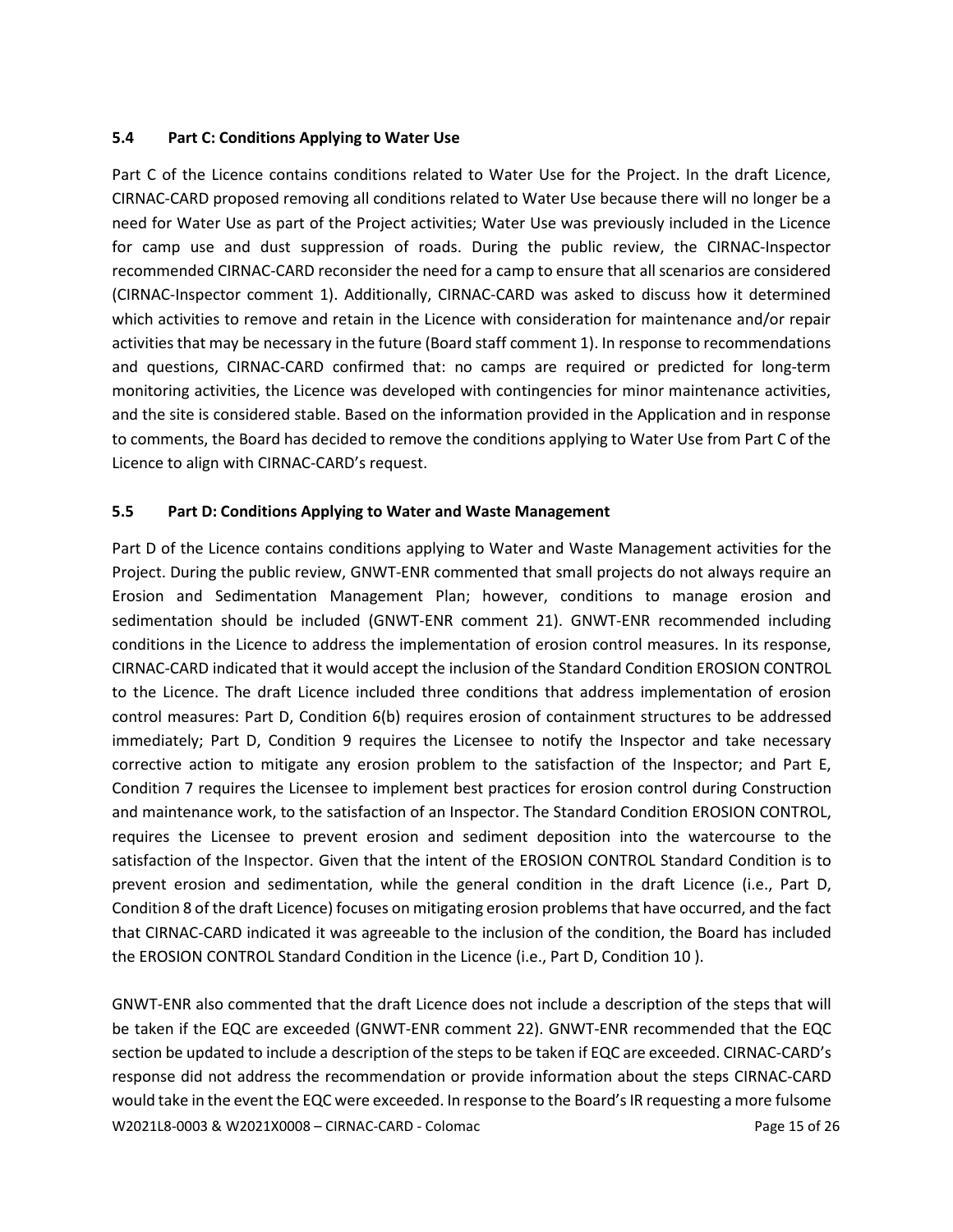response, CIRNAC-CARD indicated that if an EQC exceedance is detected, it would continue monitoring, increase the frequency of monitoring, and develop a site-specific mitigation plan as necessary. The suggestions from CIRNAC-CARD represent some potential corrective actions, but depending on the situation, steps may need to be taken to cease Discharge. The standard condition EFFLUENT QUALITY – EXCEEDANCE provides steps to be taken if EQC are exceeded at the point of Discharge. The addition of a similar condition would provide clarity on the steps the Licensee should take in the event that Discharge exceeds EQC. As the outlet from Tailings Lake is an uncontrolled Discharge point, immediately ceasing the Discharge may not be possible; however, CIRNAC-CARD should work with the Inspector to address an EQC exceedance. Therefore, the Board has decided to include a modified version of the Standard Condition in Part D, Condition 5 of the Licence to reflect CIRNAC-CARD's response and to ensure CIRNAC-CARD follows standard procedures if an EQC exceedance is detected.

# **5.6 Part G: Conditions Applying to Post-Closure Monitoring and Schedule 3**

### *5.6.1 Part G: Conditions Applying to Post-Closure Monitoring*

In the draft Licence submitted with the Applications, CIRNAC-CARD proposed removing Part G, Condition 2 which requires submission of Version 2.0 of the Post-Closure Monitoring and Maintenance Plan within 90 days of the effective date of the Licence. CIRNAC-CARD commented that Version 2.0 of the Post-Closure Monitoring and Maintenance Plan has been submitted and approved by the Board.<sup>[25](#page-15-0)</sup> Part G, Condition 3 in the draft Licence, requires CIRNAC-CARD to review and submit an updated Plan at minimum 60 days prior to changes to the approved Plan or at the request of the Board. Under the current Licence, the most recently approved version of the Post-Closure Monitoring and Maintenance Plan is Version 4.0.<sup>[26](#page-15-1)</sup> Because Version 2.0 has already been submitted and approved by the Board and there is a condition which outlines the requirements if an updated plan were necessary, the Board has removed this condition from the Licence.

### *5.6.2 Schedule 3*

Schedule 3 of the existing Licence (i.e., W2014L8-0003) outlines the requirements for Version 2.0 of the Post-Closure Monitoring and Maintenance Plan. In the draft Licence, CIRNAC-CARD proposed that Schedule 3 be removed because it is no longer relevant given that Version 2.0 of the Post-Closure Monitoring and Maintenance Plan has been approved by the Board. As noted in section 5.6 of these Reasons for Decision, Version 2.0 of the Plan has been submitted and approved by the Board.<sup>[27](#page-15-2)</sup> No comments or recommendations were received during the public review regarding CIRNAC-CARD's proposal to remove Schedule 3 from the Licence.

When the Board issued W2014L8-0003, Schedule 3 was developed to outline updates required in Version 2.0 of the Post-Closure Monitoring and Maintenance Plan to better align the plan with the *MVLWB* 

<span id="page-15-1"></span><sup>26</sup> See WLWB Online Registry for Colomac – [Post Closure Monitoring and Maintenance Plan –](https://registry.mvlwb.ca/Documents/W2014L8-0003/Colomac%20-%20Post%20Closure%20Monitoring%20and%20Maintenance%20Plan%20-%20Version%204.0%20-%20Nov%201_18.pdf) Version 4.0 – Nov 1\_18 <sup>27</sup> See WLWB Online Registry for Colomac – [Post-Closure Monitoring and Maintenance Plan –](https://registry.mvlwb.ca/Documents/W2014L8-0003/Colomac%20-%20Post-Closure%20Monitoring%20and%20Maintenance%20Plan%20-%20Version%202.0%20-%20Apr%2027_15.PDF) Version 2.0 – Apr 27\_15

<span id="page-15-2"></span>W2021L8-0003 & W2021X0008 – CIRNAC-CARD - Colomac Page 16 of 26

<span id="page-15-0"></span><sup>&</sup>lt;sup>25</sup> See WLWB Online Registry for Colomac – [Post-Closure Monitoring and Maintenance Plan –](https://registry.mvlwb.ca/Documents/W2014L8-0003/Colomac%20-%20Post-Closure%20Monitoring%20and%20Maintenance%20Plan%20-%20Version%202.0%20-%20Apr%2027_15.PDF) Version 2.0 – Apr 27\_15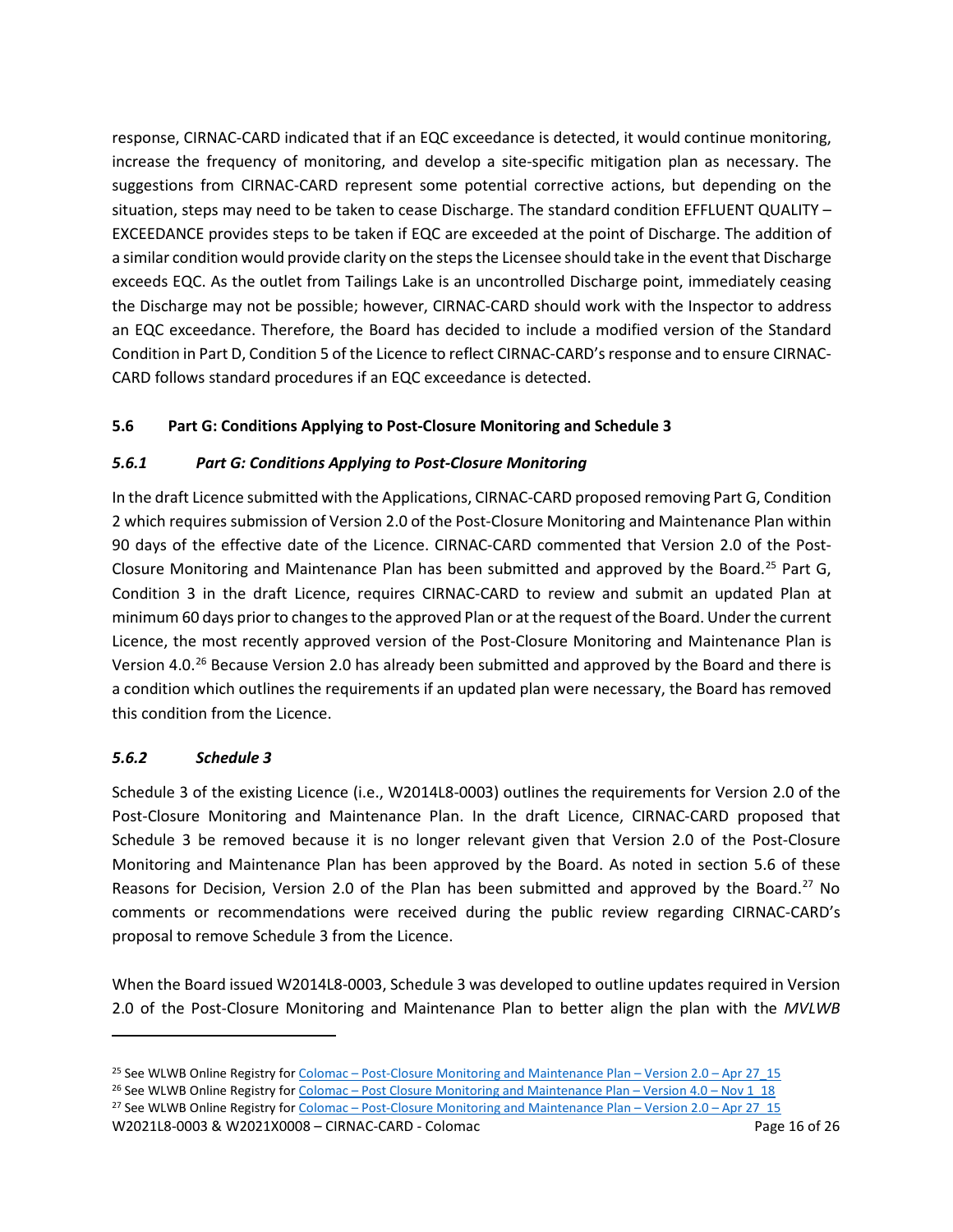*Guidelines for the Closure and Reclamation of Advanced Mineral Exploration and Mine Sites in the Northwest Territories* (Closure Guidelines).[28](#page-16-0) On February 28, 2019, the Board approved Version 4.0 of the Post-Closure Monitoring and Maintenance Plan.<sup>[29](#page-16-1)</sup> In the Board's decision on Version 4.0, it provided direction for Version 5.0 of the Post-Closure Monitoring and Maintenance Plan to be completed when the next version of the Post-Closure Monitoring and Maintenance Plan was submitted. After reviewing Schedule 3 in W2014L8-0003, the Board determined that some requirements were specific to updates related to Version 2.0 while others are more representative of the minimum information requirements for the Post-Closure Monitoring and Maintenance Plan (e.g., Schedule 3, Condition 1(g) in the draft Licence). To ensure the requirements that outline minimum information requirements are retained in future versions of the Post-Closure Monitoring and Maintenance Plan, the Board has retained some conditions in Schedule 3. Should CIRNAC-CARD want additional updates to Schedule 3, a request to update the Schedule can be submitted to the Board.

# **5.7 Part H: Conditions Applying to Contingency Planning**

Part H of the Licence contains conditions related to spill contingency planning and reporting, reclamation of spills and unauthorized discharges, and emergency response for the Project. During the public review, GNWT-ENR recommended including the Standard Condition OBJECTIVE – PREVENT WASTE INTO WATER (GNWT-ENR comment 23). The purpose of this Standard Condition is to protect Water quality in the event of a spill or other Unauthorized Discharge. A comparable condition does not exist in the current Licence and CIRNAC-CARD responded that the conditions would be updated if approved by the Board. The Board has thus included this Standard Condition in the Licence (i.e., Part H, Condition 2).

GNWT-ENR recommended including the Standard Condition SPILL PREVENTION AND RESPONSE EQUIPMENT (GNWT-ENR comment 23). The purpose of this Standard Condition is to have spill response infrastructure and equipment available on site before the Project commences to respond to spills and prevent larger-scale contamination of land and Water. The Standard Conditions recommend this condition be included in addition to a requirement for a Spill Contingency Plan. CIRNAC-CARD did not identify any problems with the inclusion of this condition and therefore the Board has included it in the Licence (i.e., Part H, Condition 3).

GNWT-ENR also recommended including the Standard Condition MATERIAL STORAGE – ORDINARY HIGH WATER MARK (GNWT-ENR comment 23). The purpose of this Standard Condition is to provide a buffer to prevent fuel spills from impacting surface Water. The rationale also states that this condition is normally included in a Land Use Permit but may be included in a Licence if there is no associated Permit. Given that there is an associated Permit which includes the FUEL STORAGE SETBACK condition, the Board has decided that it is not necessary to include this condition in the Licence.

<span id="page-16-0"></span><sup>&</sup>lt;sup>28</sup> See WLWB Policies and Guidelines for MVLWB Guidelines for the Closure and Reclamation of Advanced Mineral Exploration [and Mine Sites in the Northwest Territories \(2013\)](https://mvlwb.com/sites/default/files/wlwb_5363_guidelines_closure_reclamation_wr.pdf)

<span id="page-16-1"></span>W2021L8-0003 & W2021X0008 – CIRNAC-CARD - Colomac Page 17 of 26 <sup>29</sup> See WLWB Online Registry for Colomac – [Post-Closure Monitoring and Maintenance Plan –](https://registry.mvlwb.ca/Documents/W2014L8-0003/Colomac%20-%20Post-Closure%20Monitoring%20and%20Maintenance%20Plan%20-%20Reasons%20for%20Decision%20-%20Feb%2028_19.pdf) Reasons for Decision – Feb 28 19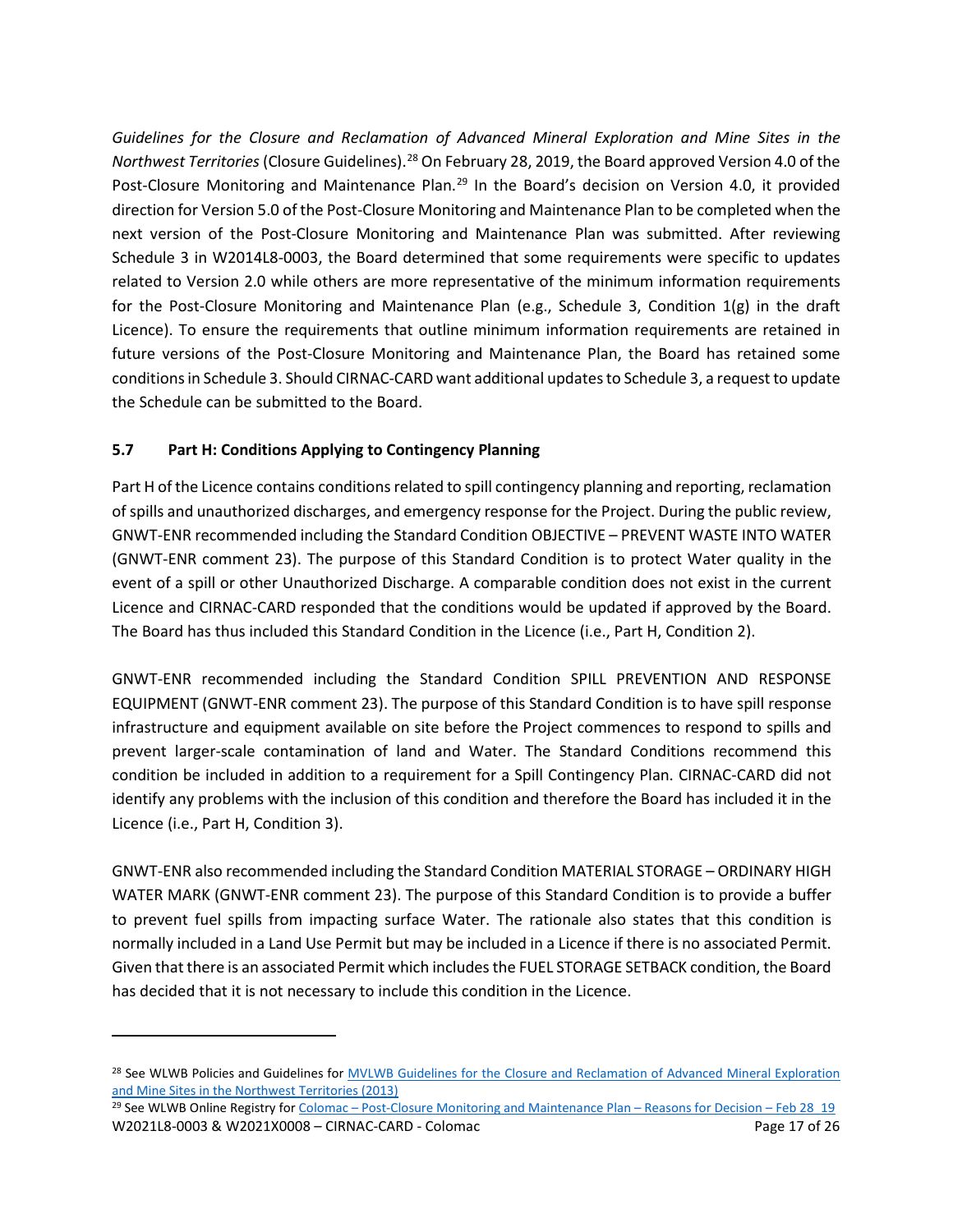# **5.8 Conditions Applying to Security Requirements**

The Board did not include security requirements in the Licence. As per section 94 of the [MVRMA,](http://laws-lois.justice.gc.ca/PDF/M-0.2.pdf)  territorial and federal governments are not required to post security for permits. Although this exemption does not include licences, it is Board practice to not require security for a water licence when the applicant is the territorial and federal government, as the liability with respect to the undertaking already rests with the government. The Board is satisfied that the Licensee will be accountable for carrying out closure and reclamation even though a security deposit is not required.

# **5.9 Annex A: Surveillance Network Program**

During the public review, GNWT-ENR commented that several inactive Surveillance Network Program (SNP) Stations did not have rationale for the status and recommended that rationale be provided (GNWT-ENR comment 26). These stations included:

- 1563-13;
- 1563-23;
- 1563-29;
- 1563-33;
- 1563-42; and
- 1563-46, 47, 48, & 49.

CIRNAC-CARD's response did not address the recommendation or provide information required for the Board to make a decision and therefore, an IR was issued to CIRNAC-CARD to obtain the additional information. In response to the Board's IR requesting a more fulsome response, CIRNAC-CARD indicated that the inactive stations were updated following an update to the SNP in 2019.<sup>[30](#page-17-0)</sup> In its response to the IR, CIRNAC-CARD also provided rationale for each station'sinactive status, which aligns with the rationale provided in the Board's 2019 decision to update the status of the stations; therefore, the Board has included this rationale in the SNP.

GNWT-ENR commented that the rationale for the inactive status of SNP Station 1563-28 indicates that results will be similar to SNP Station 1563-30, which is also inactive (GNWT-ENR comment 27). The rationale for SNP Station 1563-30 being inactive states that impacts would be detected at SNP Station 1563-4, which is also inactive. GNWT-ENR recommended that the rationale for the status of SNP Station 1563-28 and 1563-30 remove references to other SNP Stations and be updated to reflect current site conditions. In response to the Board's IR requesting a more fulsome response to this comment from GNWT-ENR, CIRNAC-CARD agreed that the references to inactive stations should be removed and provided a proposal to the Board for updated rationale. The purpose of SNP Station 1563-28 was to monitor water quality near the footprint of the waste rock pile. The purpose of SNP Station 1563-30 was

<span id="page-17-0"></span>W2021L8-0003 & W2021X0008 – CIRNAC-CARD - Colomac Page 18 of 26 30 See WLWB Online Registry for Colomac - Post Closure Monitoring and Maintenance Plan - Reasons for Decision - Feb 28 19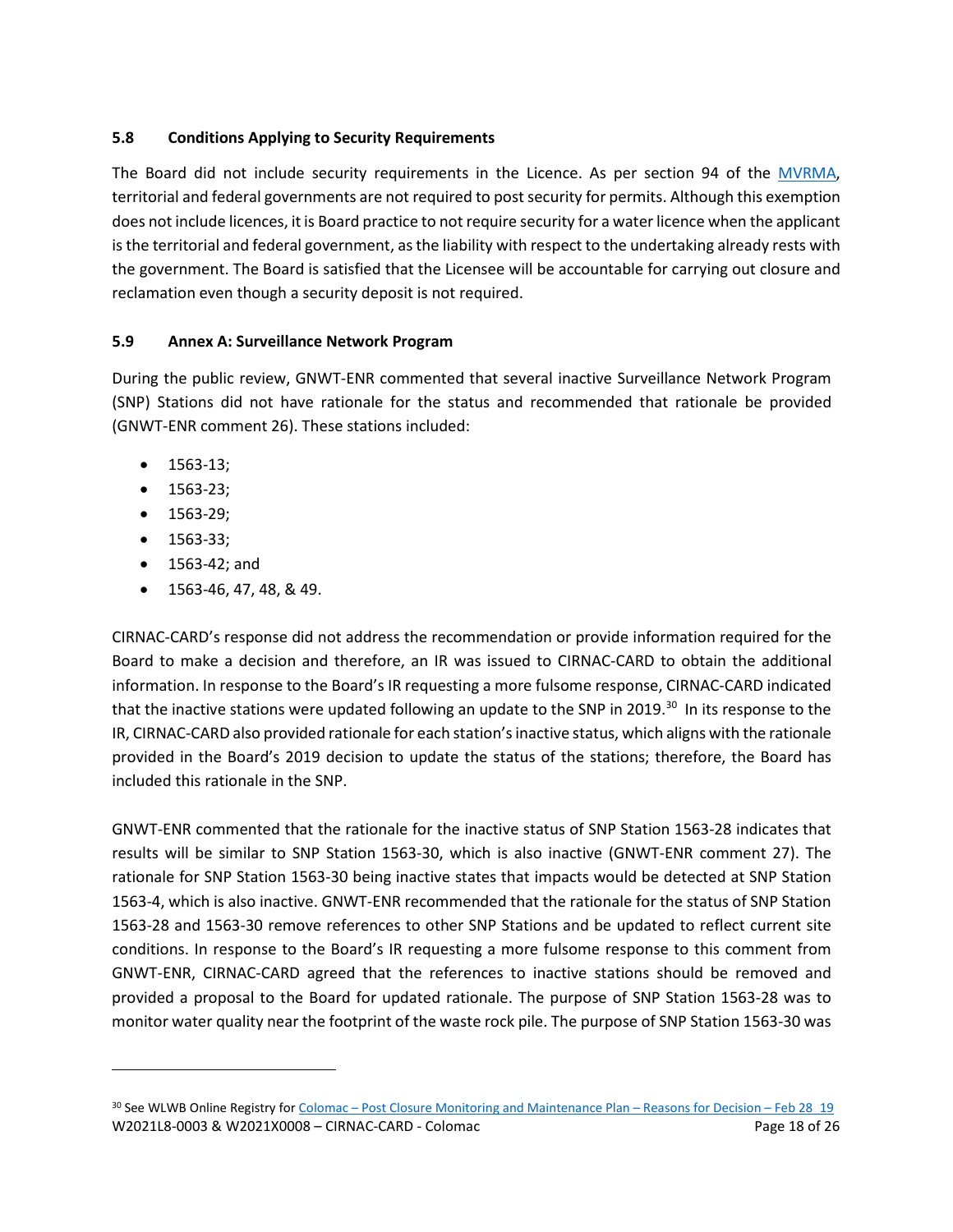to detect Zone 2.0 Pit tailings water migration and detect and monitor waste rock runoff. After the status of SNP Station's 1563-28 and 1563-30 were updated to inactive, all potential impacts were monitored through SNP Station 1563-4. The status of SNP Station 1563-4 was updated to inactive in 2014 because this station was monitored to measure potential contaminant sources from the mine infrastructure and the potential contaminant sources had been removed.<sup>[31](#page-18-0)</sup> SNP Stations 1563-28, 1563-30, and 1563-4 were monitored to detect changes related to site infrastructure that have since been removed. The Board is of the opinion that retaining the original rationale for status provides valuable historical context to the Licence but has decided to include additional context stating "the site infrastructure this station was used to monitor has been removed" in the rationale for SNP Stations 1563-28 and 1563-30.

GNWT-ENR recommended that a definition for BOD 5 be included in the Licence (GNWT-ENR comment 25). In the Licence, SNP sampling parameters are grouped into separate categories and BOD 5 falls into the Microbiological category. In its response, CIRNAC-CARD suggested that the microbiological parameters be removed from the SNP because they are not included elsewhere in the Licence. After reviewing the SNP, microbiological parameters are required to be sampled at SNP Station 1563-11. This SNP Station is currently inactive and was previously required to sample effluent from the Sewage Disposal Facilities. The rationale for the inactive status is that there is no sewage being produced. The Board has decided to not include further description for BOD 5 in the Licence because BOD 5 is a standard sampling parameter for microbiological parameters and no active SNP Station requires sampling of BOD 5.

In the draft Licence submitted by CIRNAC-CARD, an update to the sampling frequency of SNP Stations 1563-2, 1563-26, and 1563-39 was proposed. CIRNAC-CARD proposed updating the sampling frequency from "biannually in June and August" to "biannually between June and October." No comments or recommendations were received regarding the proposed update during the public review. It is noted that this extends the timeline in which CIRNAC-CARD can complete the SNP and allows for flexibility of when sampling will be conducted during the open water season. Therefore, the Board has updated the sampling frequency for SNP Stations 1563-2, 1563-26, and 1563-39. The update to the sampling frequency has been included in the SNP Site Quick Reference Table and the individual SNP Station Tables.

Additionally, at SNP Stations 1563-2, 1563-26, and 1563-39, CIRNAC-CARD proposed to include sampling for dissolved metals. Currently, these three SNP Stations include a sampling requirement for total metals. No comments or recommendations were received about this update during the public review. The Board has included dissolved metals in the sampling requirements for SNP Stations 1563-2, 1563-26, and 1563- 39 because no Parties raised a concern and this update includes an addition, rather than a decrease in CIRNAC-CARD's sampling requirements.

<span id="page-18-0"></span>W2021L8-0003 & W2021X0008 – CIRNAC-CARD - Colomac Page 19 of 26  $31$  See WLWB Online Registry for W2009L8-0003 – Colomac – SNP Amendment – [Directive and Reasons for Decision –](https://registry.mvlwb.ca/Documents/W2009L8-0003/W2009L8-0003%20-%20Colomac%20-%20SNP%20Amendment%20-%20Directive%20and%20Reasons%20for%20Decision%20-%20Sep%205_14.pdf) Sep 5\_14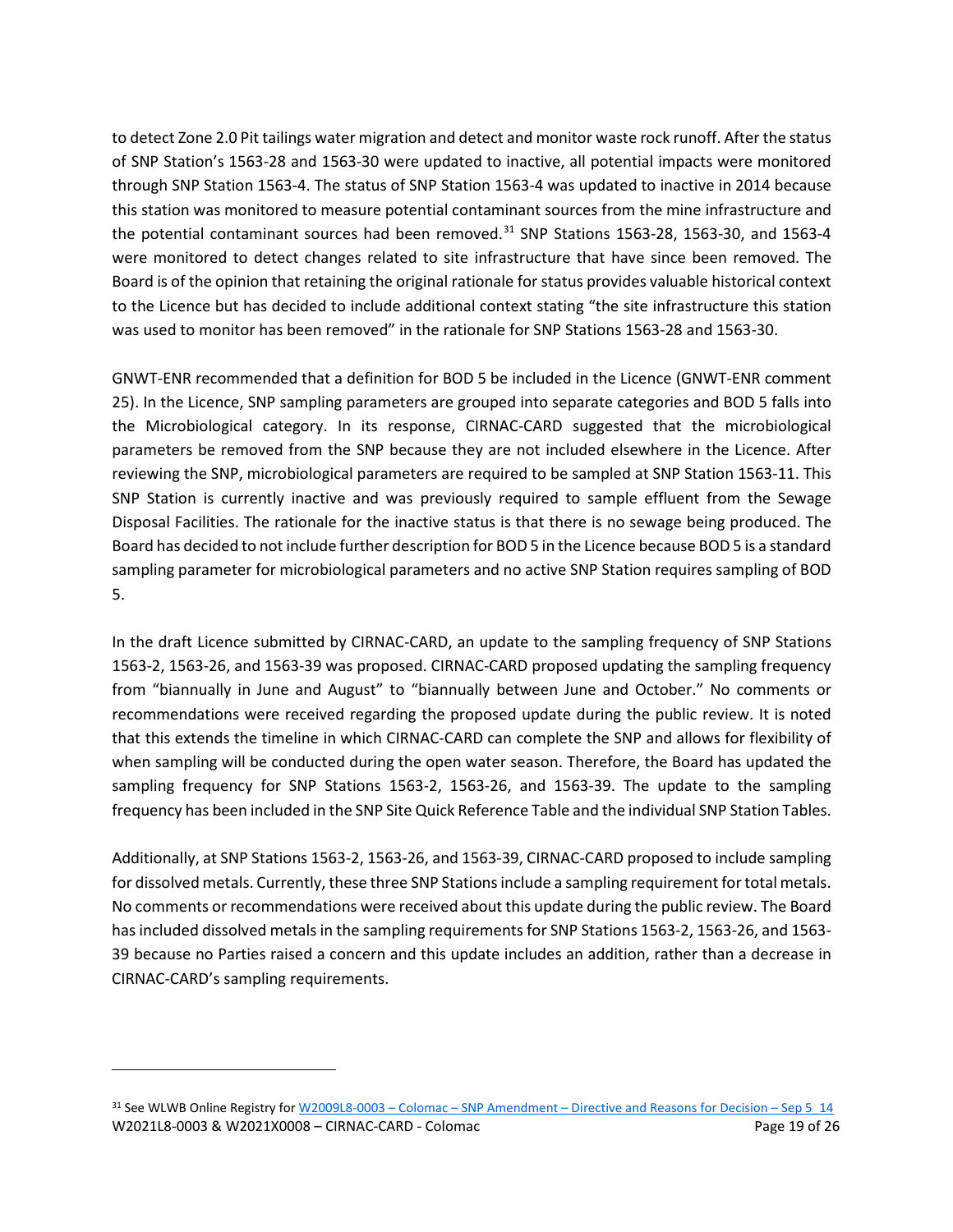CIRNAC-CARD also proposed updating the description of SNP Station 1563-39 in the draft Licence. In the previous Licence, the description of SNP Station 1563-39 was "Tailings Lake surface, immediately prior to Discharge through the Tailings Lake Discharge Channel at Dam 2." CIRNAC-CARD proposed updating the description to "Tailings Lake surface, located at the entrance to the Tailings Lake Discharge Channel at Dam 2." No comments or recommendations were received about the proposed update during public review. Based on the Board's understanding of the former Colomac Mine Site, this would not result in a change in the location of the SNP Station; thus, the Board has included this update in the Licence.

In the draft Licence submitted by CIRNAC-CARD, it proposed removing Part B, Condition 2 of the SNP. This condition requires the water levels in Steeves Lake to be monitored twice per year. CIRNAC-CARD indicated that Steeves Lake is no longer monitored for water levels as it has achieved a steady state. This information was first provided in Version 4.0 of the Post-Closure Monitoring and Maintenance Plan.<sup>[32](#page-19-1)</sup> No comments or recommendations were received related to the proposed update. Therefore, the Board has removed this condition from the SNP.

# <span id="page-19-0"></span>**6.0 Decision – Land Use Permit W2021X0008**

Having due regard to the facts, circumstances, and the merits of the submissions made to it, and to the purpose, scope, and intent of th[e MVRMA,](http://laws-lois.justice.gc.ca/PDF/M-0.2.pdf) the Board has determined that Permit W2021X0008 should be issued, subject to the scope, defined terms, conditions, and term contained therein. The Board's determinations and reasons for this decision are set out below.

A draft Land Use Permit was included in the Item for Review. The draft Permit was developed using the Mackenzie Valley Land and Water Board (2019) *Standard Land Use Permit Conditions Template* (Standard Permit Conditions) and the existing Permit W2014X0004.<sup>[33](#page-19-2),[34](#page-19-3)</sup> In the draft Permit, non-standard conditions were highlighted in green and areas where specific feedback was requested was highlighted in yellow. The Board's determinations and reasons for this decision are set out below to address comments and recommendations received during public review; Project changes included in the Application were included in the draft Permit by Board staff. As such, the discussion below is focused on conditions for which comments and recommendations were received from reviewers.

# **6.1 Part A: Scope of Permit**

The scope of the Permit ensures the Permittee is entitled to conduct activities which have been applied for and which have been subject to Part 5 of the [MVRMA.](http://laws-lois.justice.gc.ca/PDF/M-0.2.pdf) To reflect CIRNAC-CARD's Permit Application, the scope included in the draft Permit circulated for public review did not include 'construction and maintenance of a winter road' and 'development of a camp'. During the public review, CIRNAC-CARD was asked to discuss how it determined which Permit activities would no longer be required for the Project,

<span id="page-19-3"></span><span id="page-19-2"></span>W2021L8-0003 & W2021X0008 – CIRNAC-CARD - Colomac Page 20 of 26 <sup>34</sup> See WLWB Online Registry for W2014X0004 - Colomac - Land Use Permit - Jan 20 20

<span id="page-19-1"></span><sup>32</sup> See WLWB Online Registry for Colomac - Post Closure Monitoring and Maintenance Plan - Reasons for Decision - Feb 28 19 <sup>33</sup> See WLWB Policies and Guidelines fo[r MVLWB \(2019\) Standard Land Use Permit Conditions Template Version 2.2](https://wlwb.ca/sites/default/files/standard_land_use_permit_conditions_template_-_public_version_2.2_-_nov_20_19.pdf)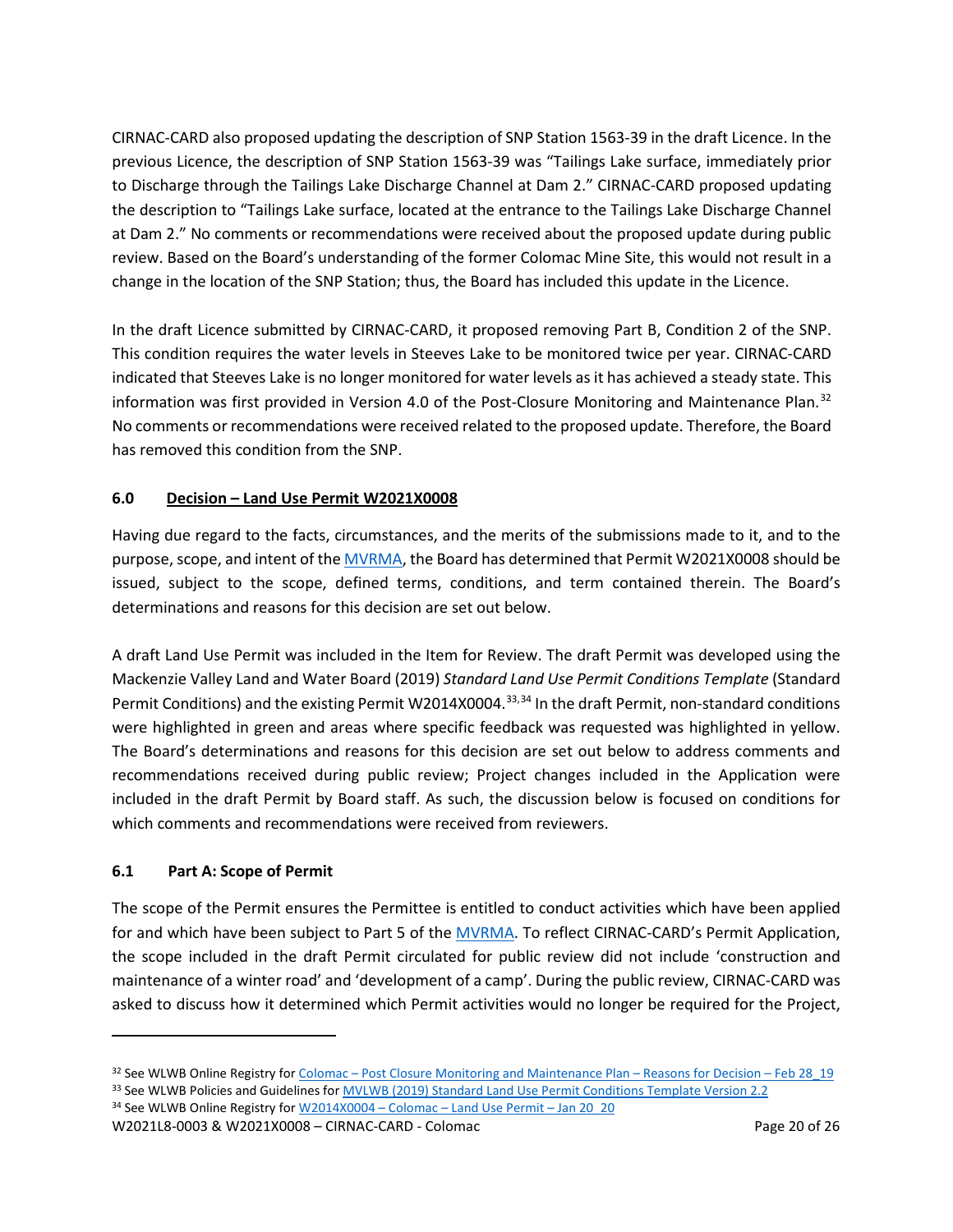with consideration for maintenance and/or repair activities that may be necessary in the future (Board staff comment 1). CIRNAC-CARD described that to date, there have been no major failures and the site is considered stable therefore there would be no future need for major care and maintenance activities. Additionally, the CIRNAC-Inspector recommended CIRNAC-CARD reconsider the need for a camp to ensure all scenarios have been considered (CIRNAC-Inspector comment 1). CIRNAC-CARD responded that no camps are required or predicted for the monitoring. Based on CIRNAC-CARD's response to recommendations and the activities proposed as part of the Application, the Board has not included the construction and maintenance of a winter road or the development of a camp in the scope of the Permit.

### **6.2 Part C: Conditions Applying to All Activities**

The CIRNAC-Inspector had two recommendations regarding the amount of fuel CIRNAC-CARD has proposed. In the Application form, CIRNAC-CARD identified that the maximum amount of fuel required for operations would be 1230 litres. The CIRNAC-Inspector recommended that CIRNAC-CARD reconsider if this amount of fuel is sufficient to address the needs of the operations (CIRNAC-Inspector comments 3 and 5). CIRNAC-CARD responded that it would like to revise the amount of fuel to support potential care and maintenance activities. CIRNAC-CARD proposed that the final volume would be six barrels of diesel, six barrels of gasoline, and six barrels of Jet-A/B fuel. This increases the total amount of fuel being requested from 1230 litres to 3690 litres. No other comments were received regarding the amount of fuel CIRNAC-CARD has proposed to store on site. Therefore, the Board has included the revised fuel volume of 3690 litres in the MAXIMUM FUEL ON SITE condition of the Permit.

The CIRNAC-Inspector also recommended wording in the REPAIR LEAKS condition be updated to state "examine all fuel storage containers daily while the Permittee is onsite" (CIRNAC-Inspector comment 4). The Inspector did not provide rationale for the recommended update; however, it seems reasonable to assume that this schedule of inspections may be better suited to the short and infrequent visits to the project site. Regardless, in response to the Board's IR requesting a more fulsome response to this recommendation, CIRNAC-CARD agreed with including the additional wording in the REPAIR LEAKS condition. No other comments or recommendations were received about the REPAIR LEAKS condition. Given that CIRNAC-CARD agreed to this, the Board has updated the REPAIR LEAKS condition.

### **7.0 Management Plans**

As part of its Application, CIRNAC-CARD submitted management plans associated with the Licence and Permit. These management plans included: Version 3.0 of the Engagement Plan, Version 9.0 of the Spill Contingency Plan, and Version 3.0 of the Waste Management Plan. These plans were updated from previously approved versions of the plans required by the existing Licence and Permit.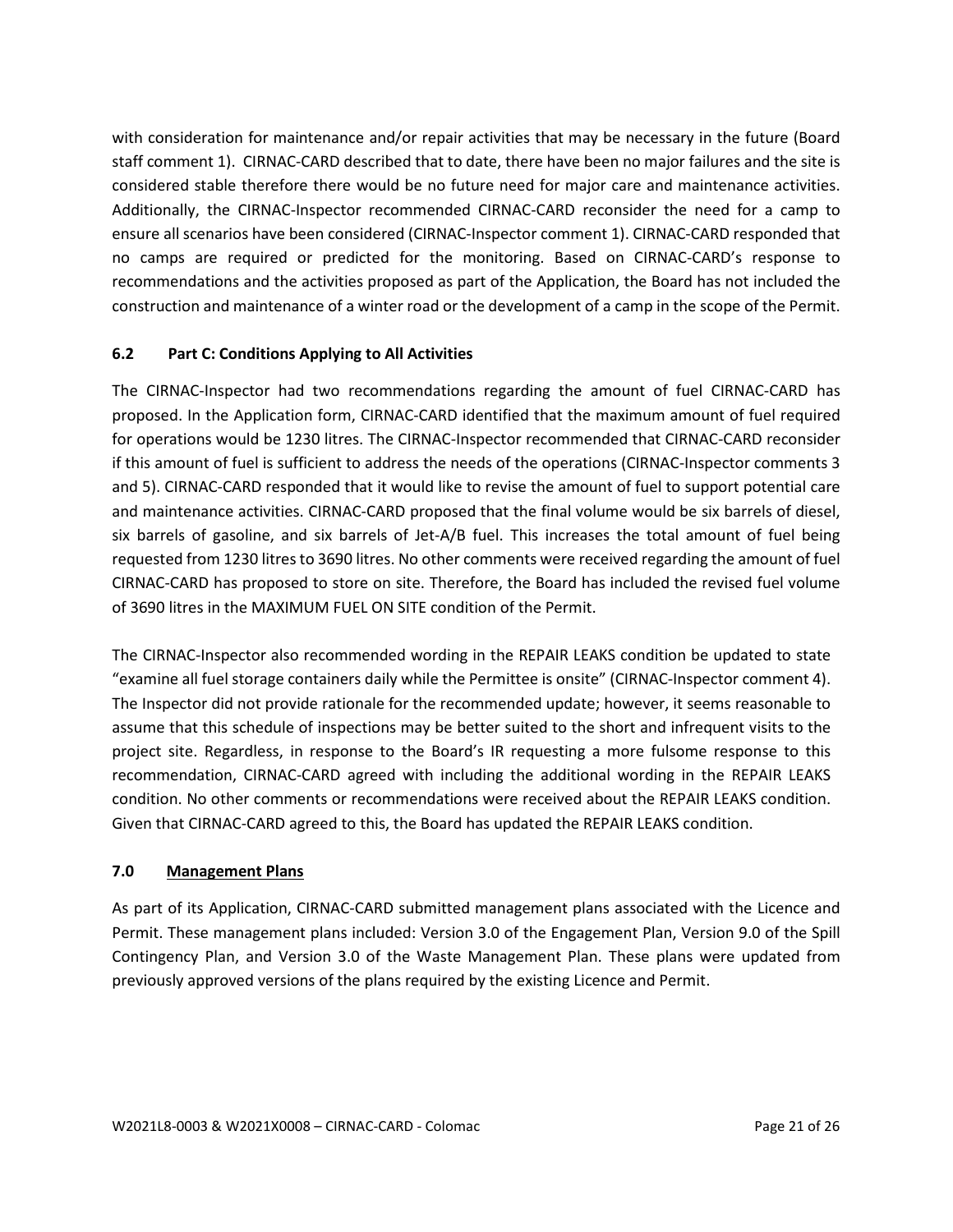### **7.1 Engagement Plan**

The Board assesses engagement adequacy of applications through the MVLWB *[Engagement and](https://mvlwb.com/sites/default/files/mvlwb_engagement_and_consultation_policy_-_nov_25_19.pdf)  [Consultation Policy](https://mvlwb.com/sites/default/files/mvlwb_engagement_and_consultation_policy_-_nov_25_19.pdf)*, and *[Engagement Guidelines for Applicants and Holders of Water Licences and Land](https://mvlwb.com/sites/default/files/mvlwb_engagement_guidelines_for_holders_of_lups_and_wls_-_october_2_19.pdf)  [Use Permits](https://mvlwb.com/sites/default/files/mvlwb_engagement_guidelines_for_holders_of_lups_and_wls_-_october_2_19.pdf)*. In accordance with the Policy and Guidelines, the Applicant included Version 3.0 of the Engagement Plan, which included an Engagement Record for the Applications, [35](#page-21-0) and these documents were distributed for public review with the Applications. The Engagement Plan is required by Part B, Condition 12 of the Licence and Condition 56 of the Permit. This Plan was an update to Version 2.0 of the Engagement Plan which was previously approved under W2014L8-0003.[36](#page-21-1)

During the public review, the TG recommended that CIRNAC-CARD continue to provide required support for TG's capacity to participate in the long-term monitoring efforts (TG comment 1). CIRNAC-CARD responded that it appreciates the time and involvement of the TG in the monitoring of Colomac and in administering the Job Shadow program. The Current Engagement section of the Engagement Plan describes how CIRNAC-CARD intends to continue engagement with the TG and includes a commitment to continuing the Job Shadow Program. The Board is of the opinion that this commitment in the Engagement Plan addresses the TG's recommendation. Based on the information provided in the Plan and reviewer comments and recommendations during the public review, the Board has decided to approve Version 3.0 of the Engagement Plan, Version 3.0.

### *Decision #3: The Board has decided to approve Version 3.0 of the Engagement Plan.*

### **7.2 Spill Contingency Plan**

All applicants must describe spill contingency planning. For most applicants, this will be in the form of a Spill Contingency Plan (SCP), developed in accordance with the INAC *Guidelines [for Spill Contingency](https://mvlwb.com/sites/default/files/guidelines_for_spill_contingency_planning_2007.pdf)  [Planning](https://mvlwb.com/sites/default/files/guidelines_for_spill_contingency_planning_2007.pdf)*, and licences and permits will include standard conditions regarding compliance with the Plan, as approved by the Board. As part of the Application, CIRNAC-CARD submitted Version 9.0 of the Spill Contingency Plan. This Plan is required by Part H, Condition 1 of the Licence and Condition 43 SPILL CONTINGENCY PLAN of the Permit. This Plan was an update to the previously approved Spill Contingency Plan approved under W2014L8-0003.<sup>[37](#page-21-2)</sup> During the public review, comments and recommendations were received from GNWT-ENR; Board staff also asked questions.

GNWT-ENR recommended several updates to the Plan be completed to align with the INAC Guidelines for Spill Contingency Planning (2007).<sup>[38](#page-21-3)</sup>. These recommendations included:

- Adding the site name and site location to Section 1.1 (GNWT-ENR comment 1);
- Including a distribution list in the introduction (GNWT-ENR comment 2);

<span id="page-21-2"></span><sup>37</sup> See WLWB Online Registry for Colomac – [Spill Contingency Plan –](https://registry.mvlwb.ca/Documents/W2014L8-0003/Colomac%20-%20Spill%20Contingency%20Plan%20-%20Version%208.1%20-%20Sep%2029_17.PDF) Version 8.1 – Sep 29\_17 <sup>38</sup> See WLWB Policies and Guidelines fo[r INAC Guidelines for Spill Contingency Planning \(2007\)](https://mvlwb.com/sites/default/files/guidelines_for_spill_contingency_planning_2007.pdf)

<span id="page-21-3"></span>W2021L8-0003 & W2021X0008 – CIRNAC-CARD - Colomac Page 22 of 26

<span id="page-21-0"></span><sup>&</sup>lt;sup>35</sup> See WLWB Online Registry for Colomac – [Engagement Plan –](https://registry.mvlwb.ca/Documents/W2021L8-0003/Colomac%20-%20Engagement%20Plan%20-%20Version%203.0%20-%20Oct%208_21.pdf) Version  $3.0$  – Oct  $8$  21

<span id="page-21-1"></span><sup>36</sup> See WLWB Online Registry for Colomac – [Engagement Plan –](https://registry.mvlwb.ca/Documents/W2014L8-0003/Colomac%20-%20Engagement%20Plan%20-%20Version%202.0%20-%20Jun%207_16.PDF) Version 2.0 – Jun 7\_16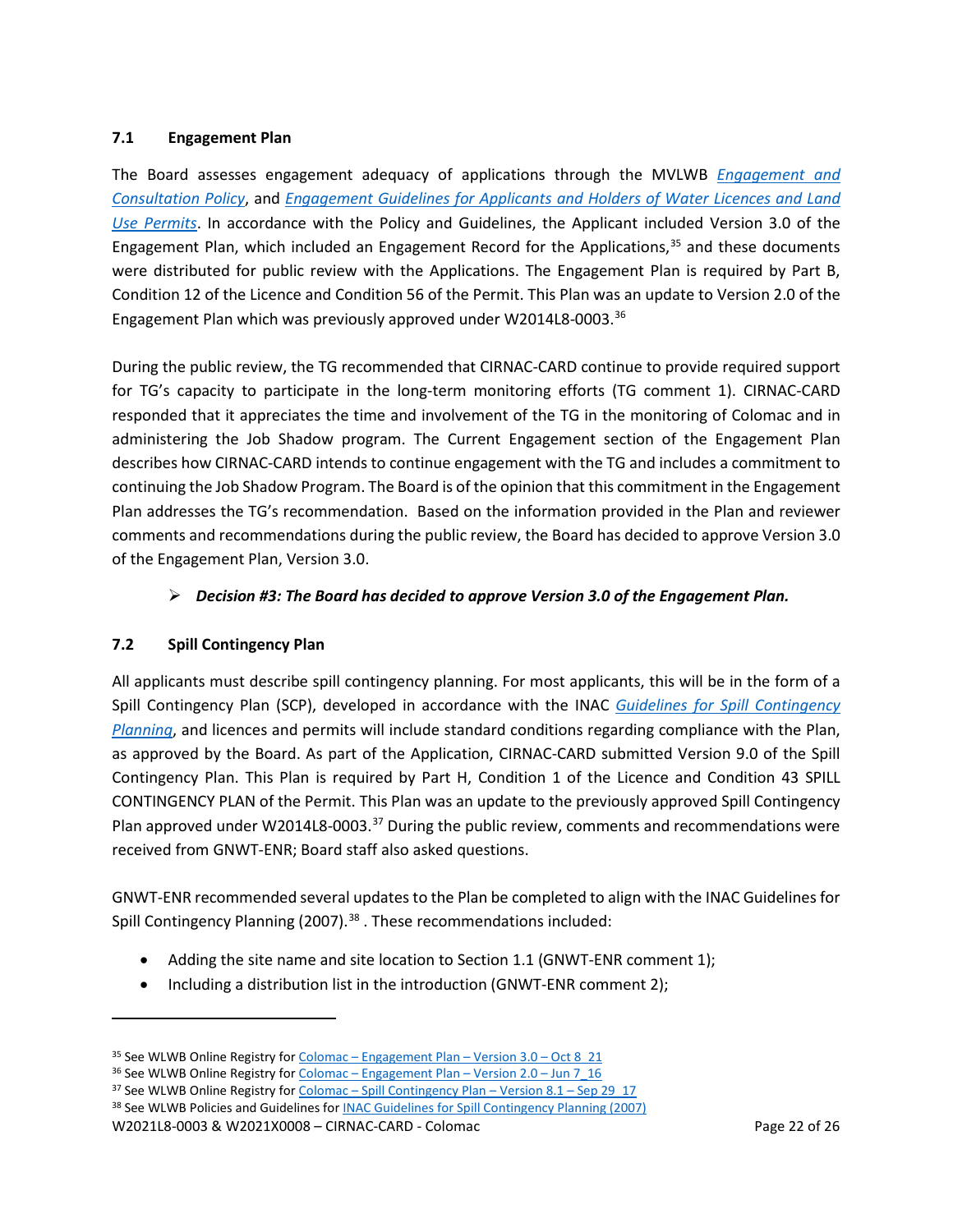- Identifying potential impacted areas (GNWT-ENR comment 3);
- Including a description of how the Plan relates to territorial and/or local contingency plans (GNWT-ENR comment 4);
- Discussing the potential impacts of a Jet A/B fuel spill (GNWT-ENR comment 5);
- Expanding on procedures associated with initial actions following observation of a spill (GNWT-ENR comment 6);
- Expanding section 3.3.4 to include a plan for transferring, storing, and managing waste response materials (GNWT-ENR comment 7);
- Providing specific detail regarding the restoration activities that may be used (GNWT-ENR comment 8);
- Updating section 4.1 to describe what type of spill kit is location where (GNWT-ENR comment 9);
- Providing an estimate of timing for deployment of off-site resources (GNWT-ENR comment 10);
- Expanding upon the information provided in section 5 of the Spill Contingency Plan to address requirements in the Guidelines (GNWT-ENR comment 11);
- Revising the site map to fulfil the requirements outlined in section 2.1 of the Guidelines (GNWT-ENR comment 12); and
- Including the Safety Data Sheet (SDS) for motor oil in Appendix B (GNWT-ENR comment 13).

CIRNAC-CARD responded to these recommendations through the public review or in response to the IR by providing the information or committing to providing the information in the next version of the Plan. Additionally, CIRNAC-CARD noted, that Version 9.0 of the Spill Contingency Plan was an update to Version 8.1 of the Spill Contingency Plan which was approved by the Board. Given that the updates are to conform to the Guidelines, the Board believes these recommendations should be addressed in the next version of the Spill Contingency Plan.

# *Spill Contingency Plan Revision #1: CIRNAC-CARD is to address GNWT-ENR recommendations 1 to 13.*

CIRNAC-CARD was also asked if it intended to use secondary containment for the storage of 205 litre containers (Board staff comment 2). CIRNAC-CARD indicated that all fuel barrels (205 litres) will be stored in a secondary containment berm. This is not consistent with section 1.9 of the Spill Contingency Plan which states, "secondary containment will be required for stationary fuel containers with a capacity greater than 230 litres." Therefore, section 1.9 of the Spill Contingency Plan needs to be updated to reflect this commitment.

 *Spill Contingency Plan Revision #2: CIRNAC-CARD is to update section 1.9 to reflect its commitment to use secondary containment for all fuel barrels*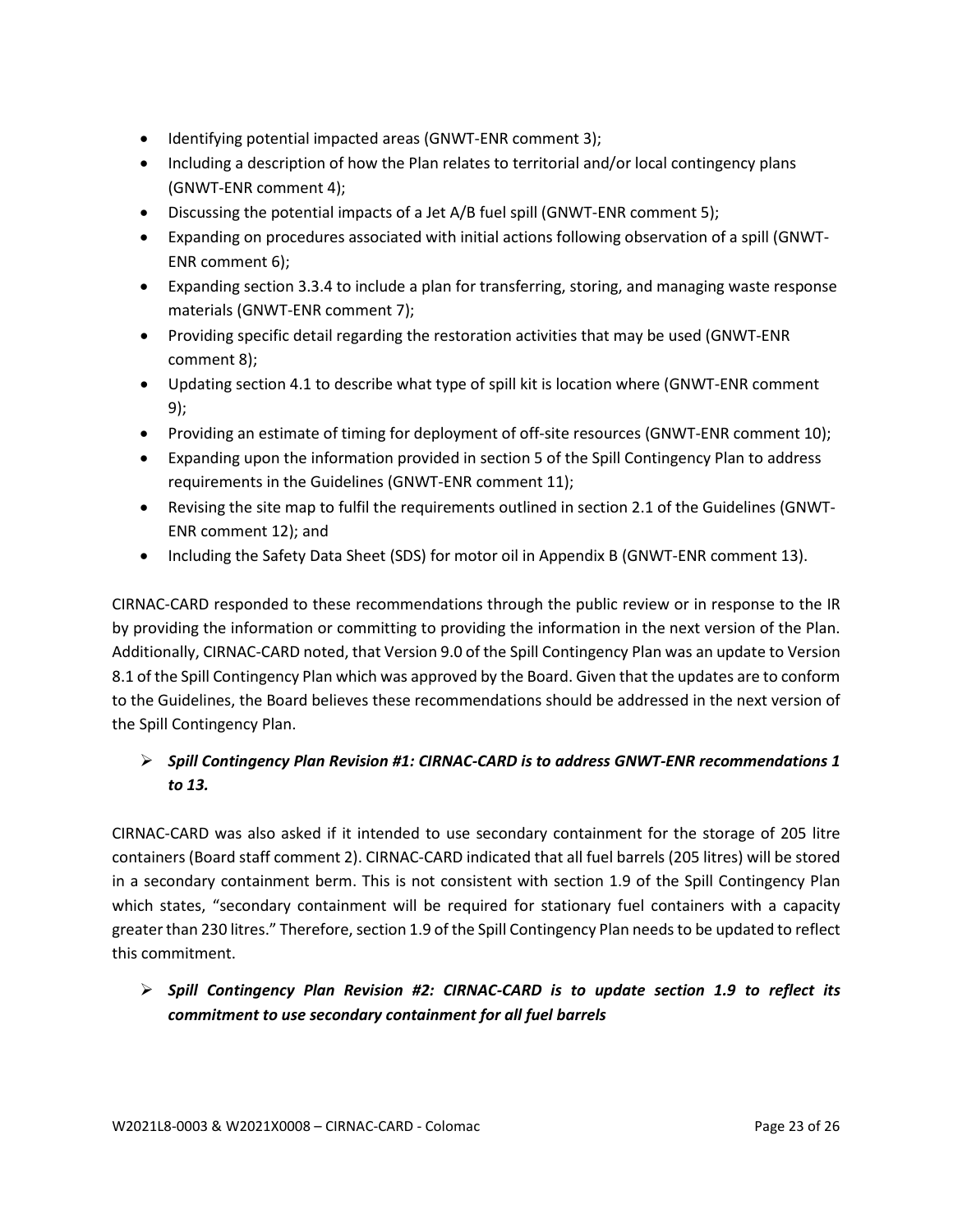As discussed in section 6.2 of these Reasons for Decision, CIRNAC-CARD is now proposing to increase the maximum volume of fuel from what was included in the original application. In the Spill Contingency Plan, Table 4 outlines the maximum amount of fuel to be stored on site and reflects the volume that was applied for (i.e., 1,230 litres). In response to the CIRNAC-Inspector's recommendation, CIRNAC-CARD is now proposing to store up to 3,690 litres of fuel. Therefore, Table 4 in the Spill Contingency Plan must be updated to reflect the increased volume of fuel.

# *Spill Contingency Plan Revision #3: CIRNAC-CARD is to update the maximum fuel volume to reflect increased volume;*

Based on the information provided in the Plan and reviewer comments and recommendations during the public review, the Board has not approved the Spill Contingency Plan Version 9.0 as submitted with the Applications. CIRNAC-CARD must revise the Plan and submit Version 9.1, as soon as possible. Project activities may not commence until Version 9.1 of the Plan is approved by the Board. Version 9.1 is to be revised to: reflect updates as agreed to during the regulatory proceeding; reflect the proposed activities; and meet the applicable guidelines; outlined in Spill Contingency Plan Revisions #1 through 3.

# *Decision #4: The Board has decided to not approve Version 9.0 of the Spill Contingency Plan and requires CIRNAC-CARD to submit Version 9.1 as soon as possible to address Spill Contingency Plan Revisions #1 through 3.*

Once submitted, the revised Plan will undergo the Board's standard public review process before being considered by the Board.

# **7.3 Waste Management Plan**

All applicants must submit detailed waste management information, identifying all types of waste that will be produced by the project (including quantity and quality) and describing the disposal methods that are proposed for each type of waste. For most applicants, this will be in the form of a Waste Management Plan (WMP), developed in accordance with the MVLWB *[Guidelines for Developing a Waste Management](https://mvlwb.com/sites/default/files/documents/MVLWB-Guidelines-for-Developing-a-Waste-Management-Plan-Mar-31_11-JCWG.pdf)  [Plan](https://mvlwb.com/sites/default/files/documents/MVLWB-Guidelines-for-Developing-a-Waste-Management-Plan-Mar-31_11-JCWG.pdf)*, and licences and permits will include standard conditions regarding compliance with the Plan, as approved by the Board. The Guidelines can be applied to a wide range of projects and are intended to ensure that all waste management activities are carried out in a way that is consistent with best practices and applicable guidelines to minimize waste released from a project.

As part of the Application, CIRNAC-CARD submitted Version 3.0 of the Waste Management Plan. This Plan is required by Part D, Condition 2 of the Licence and Condition 26 WASTE MANAGEMENT of the Permit. In the Application Forms, CIRNAC-CARD indicated that the Waste Management Plan provides information on intended waste management practices related to the long-term monitoring phase of the Project. If additional maintenance and repair activities are required that are not included in this version of the Waste Management Plan, CIRNAC-CARD indicated an updated Plan would be submitted to the Board for approval.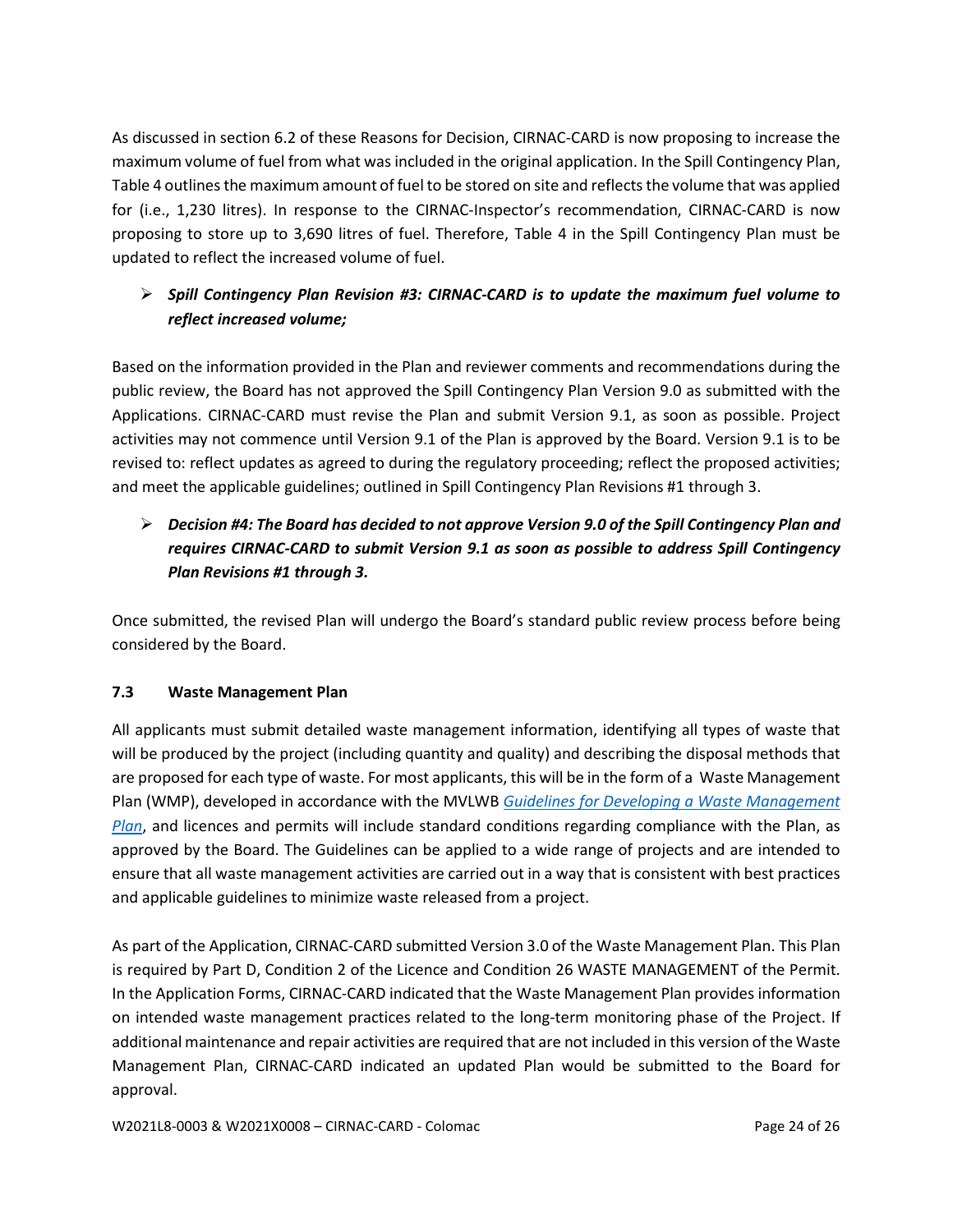During the public review, GNWT-ENR had several recommendations related to the Waste Management Plan. GNWT-ENR recommended that (1) the location of the waste management activities be provided; (2) a description of each waste type be included in the Plan; and (3) a description of how management methods were chosen for each waste type be included (GNWT-ENR comments 15, 16 & 17). CIRNAC-CARD's response to these recommendations indicated that the scope of work on site is limited to longterm monitoring and no waste management activities are planned. CIRNAC-CARDs response reflects the information provided in the Application. Given that no waste management activities are planned, the Board is of the opinion that CIRNAC-CARD has addressed these recommendations and that the Waste Management Plan is appropriate for the scope of activities CIRNAC-CARD has applied for.

Two recommendations from GNWT-ENR were editorial: GNWT-ENR recommended including the site name and site location in section 1.1 (GNWT-ENR comment 14) and defining the acronym "WMP" when it is first used (GNWT-ENR comment 18). CIRNAC-CARD responded that these recommendations will be addressed in the next version of the Plan. Part D, Condition 3 of the Licence requires CIRNAC-CARD to annually review the Plan and submit updates to the Board. Given that the updates recommended by GNWT-ENR are editorial in nature, the Board has decided that these recommendations do not require an immediate update and can be addressed during the next annual review of the Plan.

Based on the information provided in the Plan and reviewer comments and recommendations during the public review, the Board has decided to approve the Version 3.0 of the Waste Management Plan. The Board notes that during the next annual review of the Plan CIRNAC-CARD must submit an updated version that addresses GNWT-ENR comment 14 and 18.

- *Decision #5: The Board has decided to approve Version 3.0 of the Waste Management Plan.*
- *Decision #6: The Board directs CIRNAC-CARD to submit an updated version of its Waste Management Plan that addresses GNWT-ENR comments 14 and 18 during the next annual review of the Plan.*

# **8.0 Conclusion**

Subject to the scopes, definitions, conditions, and terms set out in the Licence and Permit, and for the reasons expressed herein, the WLWB is of the opinion that the activities, land use, and waste disposal associated with the Project can be completed by Crown-Indigenous Relations – Northern Affairs Canada – Contaminants and Remediation Division while providing for the conservation, development, and utilization of waters in a manner that will provide the optimum benefit for all Canadians and in particular for the residents of the Mackenzie Valley.

W2021L8-0003 & W2021X0008 – CIRNAC-CARD - Colomac Page 25 of 26 Water Licence W2021L8-0003 and Land Use Permit W2021X0008 contain provisions that the Board deems necessary to ensure and monitor compliance with the MVRMA, and the Regulations made thereunder, and to provide appropriate safeguards in respect of Crown-Indigenous Relations – Northern Affairs